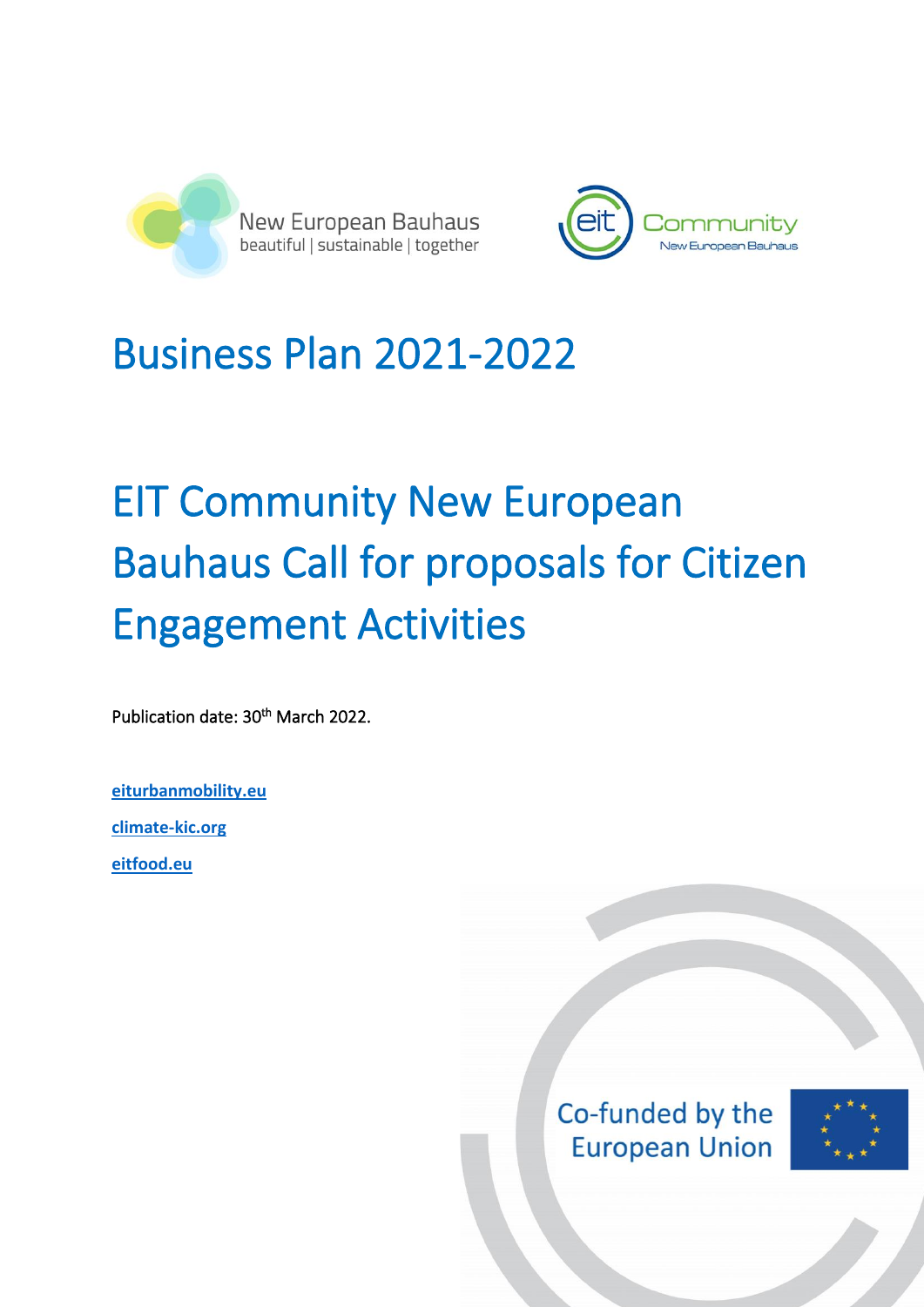



## **EIT Community New European Bauhaus Call for Proposals for Citizen Engagement Activities**

## **Business Plan 2021-2022**

#### **Contents**

| 1              |     |                                                                                          |  |  |  |
|----------------|-----|------------------------------------------------------------------------------------------|--|--|--|
| $\overline{2}$ |     |                                                                                          |  |  |  |
| 3              |     |                                                                                          |  |  |  |
| 4              |     |                                                                                          |  |  |  |
|                | 4.1 |                                                                                          |  |  |  |
| 4.2            |     |                                                                                          |  |  |  |
| 4.3            |     |                                                                                          |  |  |  |
|                | 4.4 | The need for long-term, life cycle and integrated thinking in industrial ecosystem<br>10 |  |  |  |
| 5              |     |                                                                                          |  |  |  |
| 6              |     |                                                                                          |  |  |  |
| 7              |     |                                                                                          |  |  |  |
| 8              |     |                                                                                          |  |  |  |
| 9              |     |                                                                                          |  |  |  |
|                | 9.1 |                                                                                          |  |  |  |
|                | 9.2 |                                                                                          |  |  |  |
| 10             |     |                                                                                          |  |  |  |
| 11             |     |                                                                                          |  |  |  |
| 12             |     |                                                                                          |  |  |  |
| 13             |     |                                                                                          |  |  |  |
| 14             |     |                                                                                          |  |  |  |
| 15             |     |                                                                                          |  |  |  |

## **List of abbreviations**

| EIT         | European Institute of Innovation & Technology (EIT) |
|-------------|-----------------------------------------------------|
| <b>NEB</b>  | New European Bauhaus initiative                     |
| HE MGA      | Horizon Europe Model Grant Agreement                |
| <b>KPIS</b> | Key Performance Indicators                          |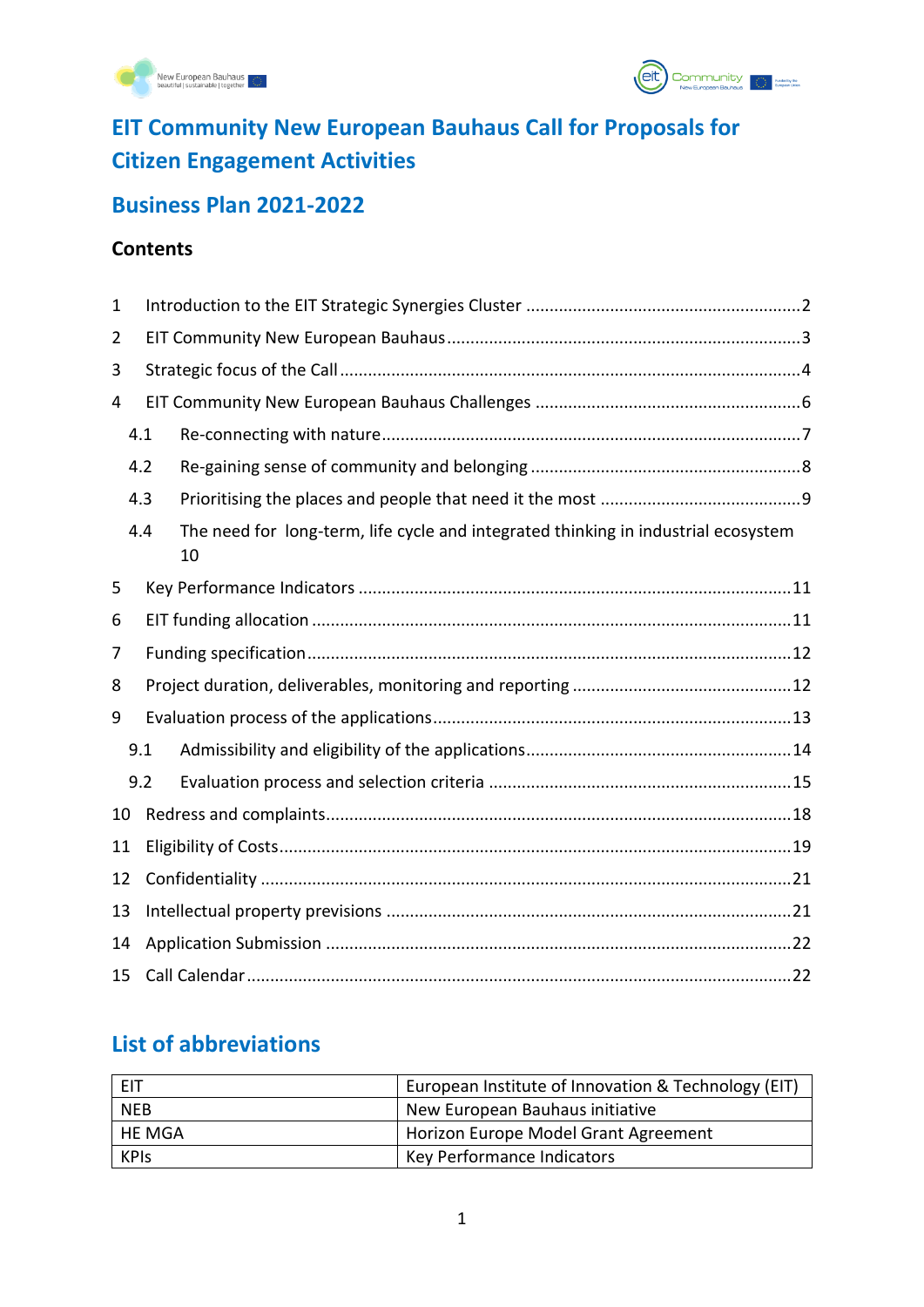



## <span id="page-2-0"></span>**1 Introduction to the EIT Strategic Synergies Cluster**

The EIT Strategic Innovation Agenda (SIA) 2021-2027 sets the strategic direction, priorities and objectives of the European Institute of Innovation and Technology (EIT) and its Knowledge and Innovation Communities (EIT KICs).

One specific objective in the new EIT SIA 2021-2027 is to establish and foster appropriate synergies and complementarities between EIT activities and other relevant Union, national and regional initiatives, instruments, and programmes, and ensure consistency with Union priorities and commitments, including the European Green Deal, the Recovery Plan for Europe, the European Strategy for data, the SME Strategy for a sustainable and digital Europe, and the New Industrial Strategy for Europe<sup>1</sup>.

To realise such ambitions, the EIT and the EIT KICs have established the Strategic Synergies Cluster of activities, to strengthen the EU's innovation and entrepreneurial capacity and integrate into and engage with innovation ecosystems. By doing so, the EIT KICs aim at becoming real engines of impact and support the realisation of a carbon-neutral, digital, circular, and inclusive European society.

The EIT Strategic Synergies Cluster includes four key initiatives co-designed and co-created by the EIT KICs with their innovation ecosystems: EIT Cross-KIC Artificial Intelligence for Europe, EIT Cross-KIC Circular Economy Collaboration, EIT Cross-KIC New European Bauhaus, and EIT Cross-KIC Women Entrepreneurship.

A central philosophy of the EIT Community is the integration of the EIT Knowledge Triangle model<sup>2</sup> into all its activities. All the activities implemented within the EIT Strategic Synergies Cluster will also leverage and use the Knowledge Triangle model as an enabler, facilitating the creation of systemic, change, while also reinforcing the links between grantees and their local and regional ecosystems, and providing an impetus to leverage additional funding sources beyond the EIT funding period of the selected projects.

Participation in the initiatives of the EIT Strategic Synergies Cluster will unite organisations that are already EIT KIC partners and non-partners to cultivate collaborative relationships and leverage the existing innovation and entrepreneurial knowledge base developed within EIT KICs thus far. Participation in an application selected for funding will not result in any obligation to become an EIT KIC partner. However, a non-partner may become a partner of an EIT KIC if deemed desirable by the non-partner organisation.

<sup>1</sup> Decision (EU) No 2021/820 of the European Parliament and of the Council of 20 May 2021 on the Strategic Agenda of the European Institute of Innovation and Technology (EIT) 2021-2027: Boosting the Innovation Talent and Capacity of Europe and repealing Decision No 1312/2013/EU, OJ L 189/3 of 28 May 2021, [https://eur](https://eur-lex.europa.eu/legal-content/EN/TXT/PDF/?uri=CELEX:32021D0820&from=EN)[lex.europa.eu/legal-content/EN/TXT/PDF/?uri=CELEX:32021D0820&from=EN](https://eur-lex.europa.eu/legal-content/EN/TXT/PDF/?uri=CELEX:32021D0820&from=EN) .

 $2$  The Knowledge Triangle refers to the interaction between business, education, and innovation, which are key drivers of a knowledge-based society. [https://eit.europa.eu/sites/default/files/eit\\_innovation\\_model.pdf](https://eit.europa.eu/sites/default/files/eit_innovation_model.pdf)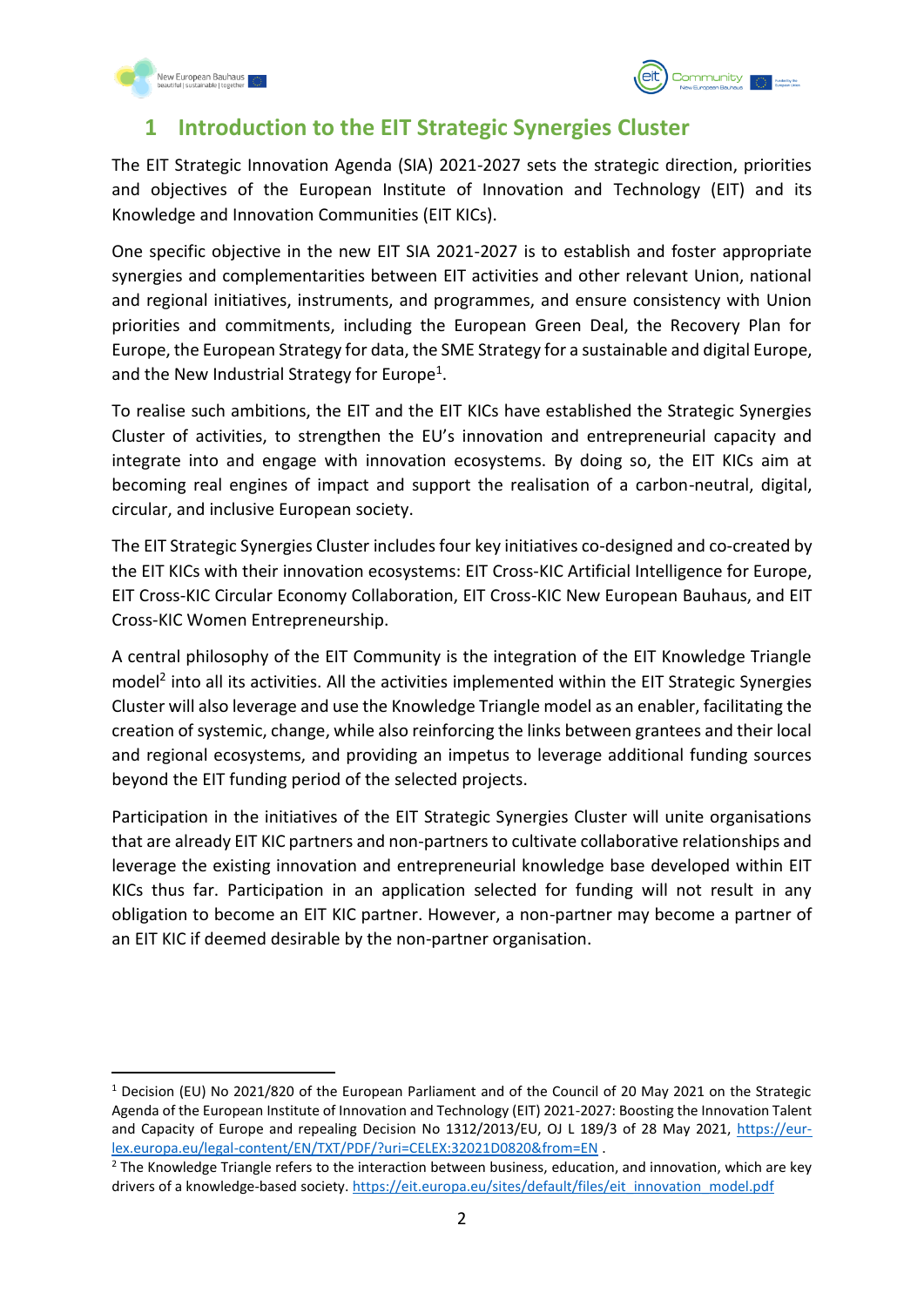



## <span id="page-3-0"></span>**2 EIT Community New European Bauhaus**

On 18 January 2021, the European Commission launched the co-design phase of the New European Bauhaus (NEB) initiative. The New European Bauhaus is an environmental, social, and cultural initiative that complements the European Green Deal and combines aesthetic experience, sustainability, and inclusivity. The co-design phase was completed in June 2021 and the contributions received allowed to shape the New European Bauhaus concept, explore ideas, identify urgent needs, and engage communities. The collections of inputs are included in the Communication from the Commission<sup>3</sup>, with a special focus on the core values, principles, thematic axes, and expected transformations of the initiative. According to it, a triangle of three core inseparable values have been set to guide the New European Bauhaus:

- **Sustainability** from climate goals, to circularity, zero pollution, and biodiversity
- **Aesthetics** quality of experience and style, beyond functionality
- **Inclusion** valorising diversity, equality for all, accessibility, and affordability

The following three key principles guide and integrate the New European Bauhaus dimensions' development:

- A **multilevel** approach: from global to local
- A **participatory** approach
- A **transdisciplinary** approach

Based on the analysis of the inputs received during the co-design phase, the New European Bauhaus were guided by the following four thematic axes that the Commission decided to follow during the implementation of the New European Bauhaus:

- **Reconnecting with nature**
- **Regaining a sense of belonging**
- **Prioritising the places and people that need it the most**
- **The need for long-term, life cycle thinking in the industrial ecosystem**

These thematic axes are highly interconnected in support of delivering the New European Bauhaus approach. For example, having access to green spaces can also bring people together. Affordable houses need proximity to the labour market to create a healthy and functional living ecosystem. Local improvement of a place cannot be done without taking the DNA and communities of the place into account.

The EIT supports the New European Bauhaus co-design and delivery phases by building on its network of 2,000 partners and 60 European hubs to set up a EIT Community New European Bauhaus Project. It is led by EIT Climate-KIC with the participation of EIT Urban Mobility, EIT Food, EIT Digital and EIT Manufacturing.

<sup>&</sup>lt;sup>3</sup> COMMUNICATION FROM THE COMMISSION TO THE EUROPEAN PARLIAMENT, THE COUNCIL, THE EUROPEAN ECONOMIC AND SOCIAL COMMITTEE AND THE COMMITTEE OF THE REGIONS; Brussels, 15.9.2021; COM(2021) 573 final; Source: [https://europa.eu/new-european-bauhaus/delivery\\_en](https://europa.eu/new-european-bauhaus/delivery_en)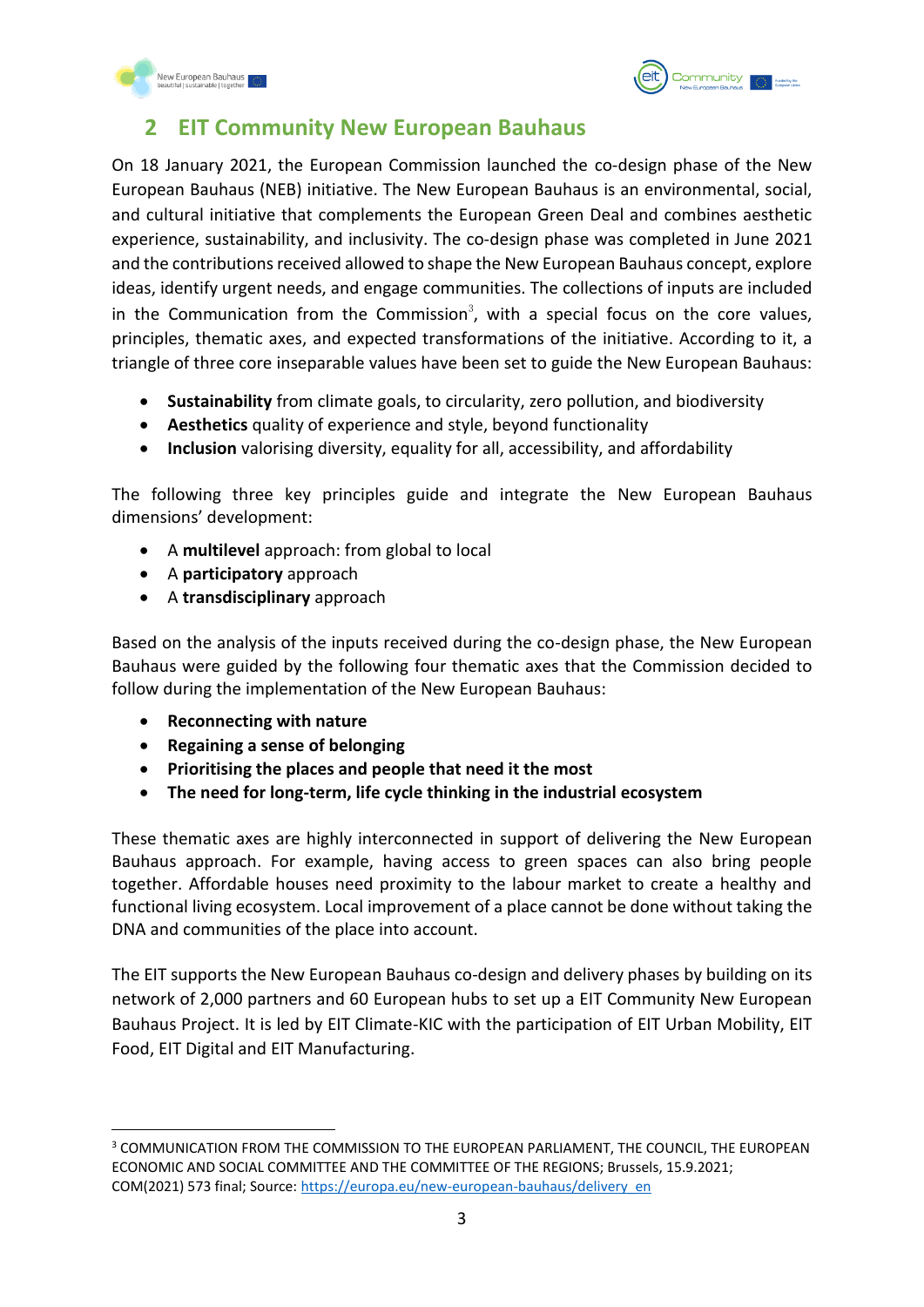



During 2021, EIT Community New European Bauhaus mobilised both public and private partners to develop talent and skills and showcase high-value impactful innovations. During the citizen engagement activities, more than 500 citizens and end-users were engaged in ideation and co-design events presenting several proposals to local authorities. Information about the 2021 supported projects can be found on the [EIT Community New European](https://engage.eiturbanmobility.eu/processes/new-european-bauhaus/f/36/)  [Bauhaus website.](https://engage.eiturbanmobility.eu/processes/new-european-bauhaus/f/36/)

In order to contribute in an agile manner, this Call for proposals aims to activate citizencentred engagement activities during 2022. These citizen-centred engagement activities will serve to not only identify and prioritise challenges, but also to ideate an initial process to cocreate solutions for the most pressing challenges in alignment with the New European Bauhaus core values and principles.

This Call is also aligned with the KICs' portfolio strategic fit through its alignment with the activity plan approved by the EIT. It reflects the EU dimension character as the geographical spread within the European Union of the proposals will also be considered.

Winners of the current Call will have the opportunity to interact with the New European Bauhaus Community, NEBLab and other relevant New European Bauhaus activities through sharing information, best practice, and, where relevant, results. please visit the official [New](https://europa.eu/new-european-bauhaus/index_en)  [European Bauhaus](https://europa.eu/new-european-bauhaus/index_en) website.

## <span id="page-4-0"></span>**3 Strategic focus of the Call**

Mapping challenges and developing solutions in collaboration with citizens is key to delivering transformation. Citizen engagement that reflects the diversity of voices in the community is essential to developing successful long-term solutions that match the needs of the wider community. Working together in a shared endeavour for a common higher goal, results in a true synergy of innovation, creativity, and design, improving citizens quality of life in cities and driving green and digital transformations. For citizens, this can increase engagement with and social acceptance of change, and encourage a shift to more sustainable behaviours and mindsets. For the private sector, this can help adapt and tackle regulatory frameworks and reconsider the fundamental value systems and norms upon which they are based. Successful citizen engagement will increase the ability to create, experiment, demonstrate, scale, and deploy innovative solutions for a just, equitable and prosperous future.

This Call for proposals aims to work on activities where citizens and end-users are asked to identify relevant challenges in their city/community aligned with New European Bauhaus thematic axes. They are also empowered to create together potential solutions embedding the New European Bauhaus approach in an ideation process also aligned with the initiative. It is expected to encourage/incentivise the uptake of more sustainable habits, through the co-creation of new solutions, products and services with citizens, empowering them to implement innovations in their communities and trigger change by actively influencing local policies.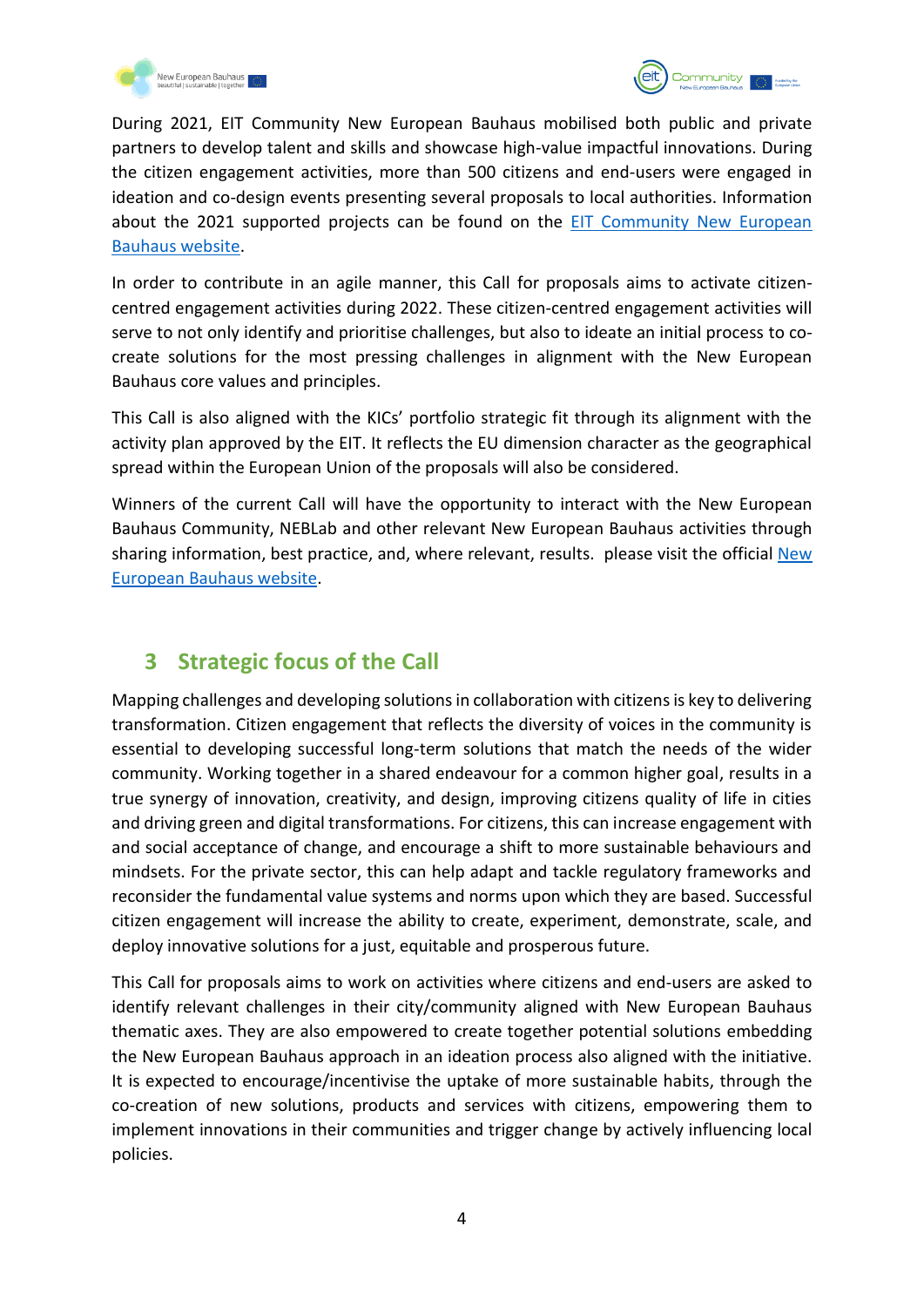



All activities included in the proposals must consider the following objectives and requisites:

#### **Objectives**

- Raise awareness about the New European Bauhaus initiative, including its implications, applications, and achievements.
- Work in alignment with existing local strategies (City and or district/regional level) or/and planning to showcase the project results to relevant City officials. Close cooperation with local government is welcomed to enhance resonance of the project.
- Demonstrate and showcase the role citizens and end-users can play in improving the quality of life in the city they are living in through the implementation of the New European Bauhaus.
- Strengthen transdisciplinary, intergenerational and intersectoral collaboration by convening diverse stakeholder groups through citizen engagement activities.
- Empower citizens and end-users with the necessary tools and information to get involved in decision-making, enabling them to identify their most pressing challenges and co-design well-founded solutions that match the needs of a wider community.
- Collect citizens' and end-users' perspectives and suggestions whilst prioritising challenges aligned with the New European Bauhaus challenges described below.

#### Requirements

- The activities must be tailored towards at least two specific and clearly identified target groups (can be defined by age, profession, neighbourhoods of the same city, etc.).
- Gender and social inclusion need to be considered during the implementation of activities.
- The proposed work plan of activities must be presented in a creative format identifying and prioritising challenges within New European Bauhaus challenges and aiming for the ideation and co-creation of potential solutions.
- The proposed solution needs to embed and integrate all the three core values of the New European Bauhaus (sustainability, aesthetics, inclusion) and all the three key New European Bauhaus principles (multilevel, participatory, transdisciplinary approach).
- The physical area or location where planned activities will take place must be specified. Please note that all activities must be implemented in a specified location within EU members states or Horizon Europe Associated Countries<sup>4</sup>.
- The proposal needs to include a communication and dissemination plan to engage with target groups in the given period.

<sup>&</sup>lt;sup>4</sup> For a list of countries eligible for funding and eligible for participation, please refer to the Horizon Europe (HORIZON) Programme Guide – [https://ec.europa.eu/info/funding-tenders/opportunities/docs/2021-](https://ec.europa.eu/info/funding-tenders/opportunities/docs/2021-2027/horizon/guidance/programme-guide_horizon_en.pdf) [2027/horizon/guidance/programme-guide\\_horizon\\_en.pdf](https://ec.europa.eu/info/funding-tenders/opportunities/docs/2021-2027/horizon/guidance/programme-guide_horizon_en.pdf)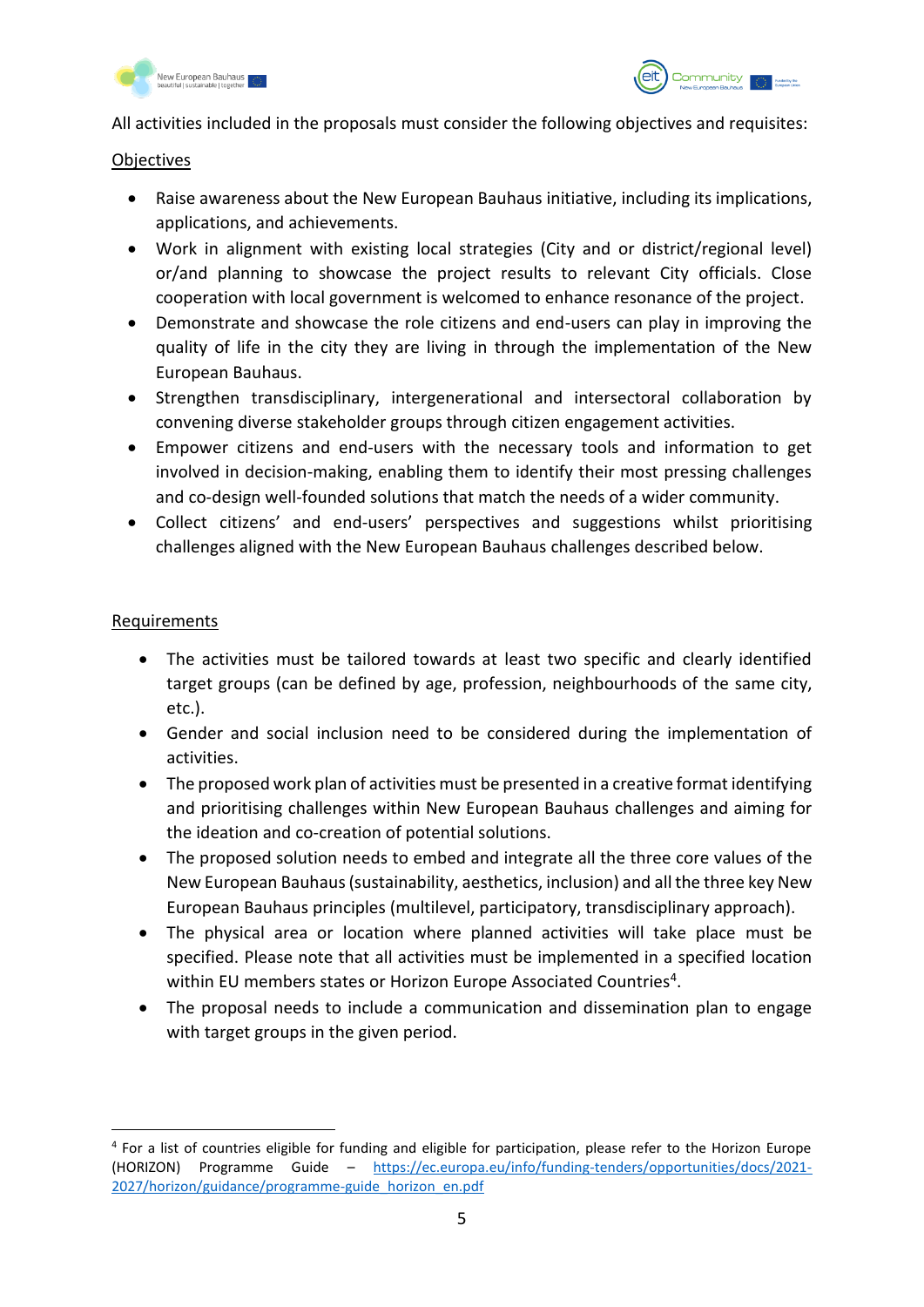



- The proposed solution must have the potential to be implemented on a broader scale and/or replicable following a context-based approach. Proposals should aim for longterm sustainable impact.
- The proposed solution must use existing knowledge, innovative methodologies, tools, or processes on target group behaviour with regard to the selected topic and push for/promote real behavioural change and mindset shift.
- The applicants must have proven expertise and hands-on experience in leading and coordinating at least one previous citizen engagement project with the target groups involved.

## <span id="page-6-0"></span>**4 EIT Community New European Bauhaus Challenges**

The EIT Community NEB proposes to develop activities in cities, and peri-urban and rural areas to facilitate the exchange of knowledge between people across Europe and to create transdisciplinary projects addressing sustainability, quality of experience and inclusiveness.

All proposals need to embed and integrate all the three core New European Bauhaus values *(sustainability, aesthetics, inclusion)* and all the three key New European Bauhaus principles *(multilevel, participatory, transdisciplinary approach)* into their projects.

Based on the New European Bauhaus thematic axes, the EIT Community has further defined 4 challenges. All proposals must address **at least one** of the EIT Community New European Bauhaus challenges described below.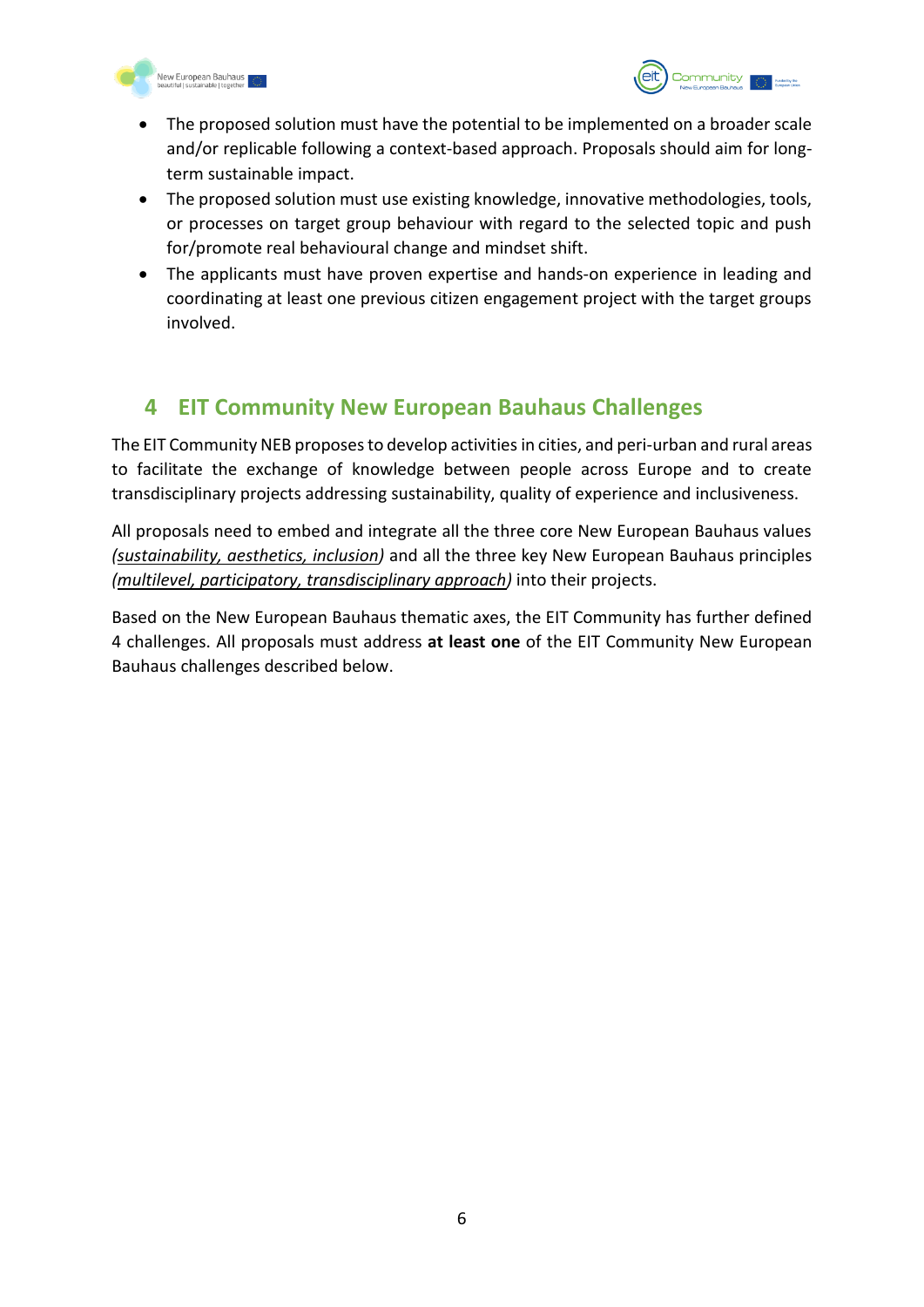



### <span id="page-7-0"></span>**4.1 Re-connecting with nature**

The New European Bauhaus movement aims to create greater opportunities for contact with green public spaces that translate into better health and reduce income-related health inequalities. Nature-based solutions in cities can help address floods and other extreme weather events, whilst making the built environment more attractive. Climate action can improve air, water and soil quality and overall living conditions. The COVID-19 pandemic underlined the direct link between nature protection and physical and mental health for citizens. There is a need to go beyond a human-centred to a life-centred perspective, seeking inspiration from nature and learning from it.

#### **Expected Outcomes and Impact:**

The EIT Community NEB has set the following expected outcomes and impacts for the 2022 Citizen Engagement projects supporting this challenge:

- Co-design and co-stewardship of green spaces and natured-based-solutions through public-private partnerships and social participation.
- Social activation and education activities on nature-based solutions, access, and amplification of green spaces, as well as their collective stewardship.

**Some examples of specific types of activities that can be addressed are included in the following non-exhaustive list:**

- Urban greening, such as urban green corridors for active mobility, engaging citizens in ecological and urban green networks, interacting with citizens to encourage the uptake of green solutions, co-creation of green space(s) in order to exploit their potential such as better refresh/cooling an urban area, etc.
- (Re)naturalisation of degraded public areas, green areas, biodiversity, green and blue infrastructure, and urban furniture as assets promoting active mobility.
- Greening the job market, including the educational field of the life-long learning, through nature-based solutions.
- Training on biomimicry-inspired approaches, enhancing the connection to nature which in turn can create willingness to take on stewardship responsibilities.
- Urban farming and regenerative agriculture initiatives involving local communities.
- Activities geared towards promoting change towards healthier and sustainable nutrition, including activities contributing to the protection of bio-diversity, the promotion of plant-based meals and active lifestyles.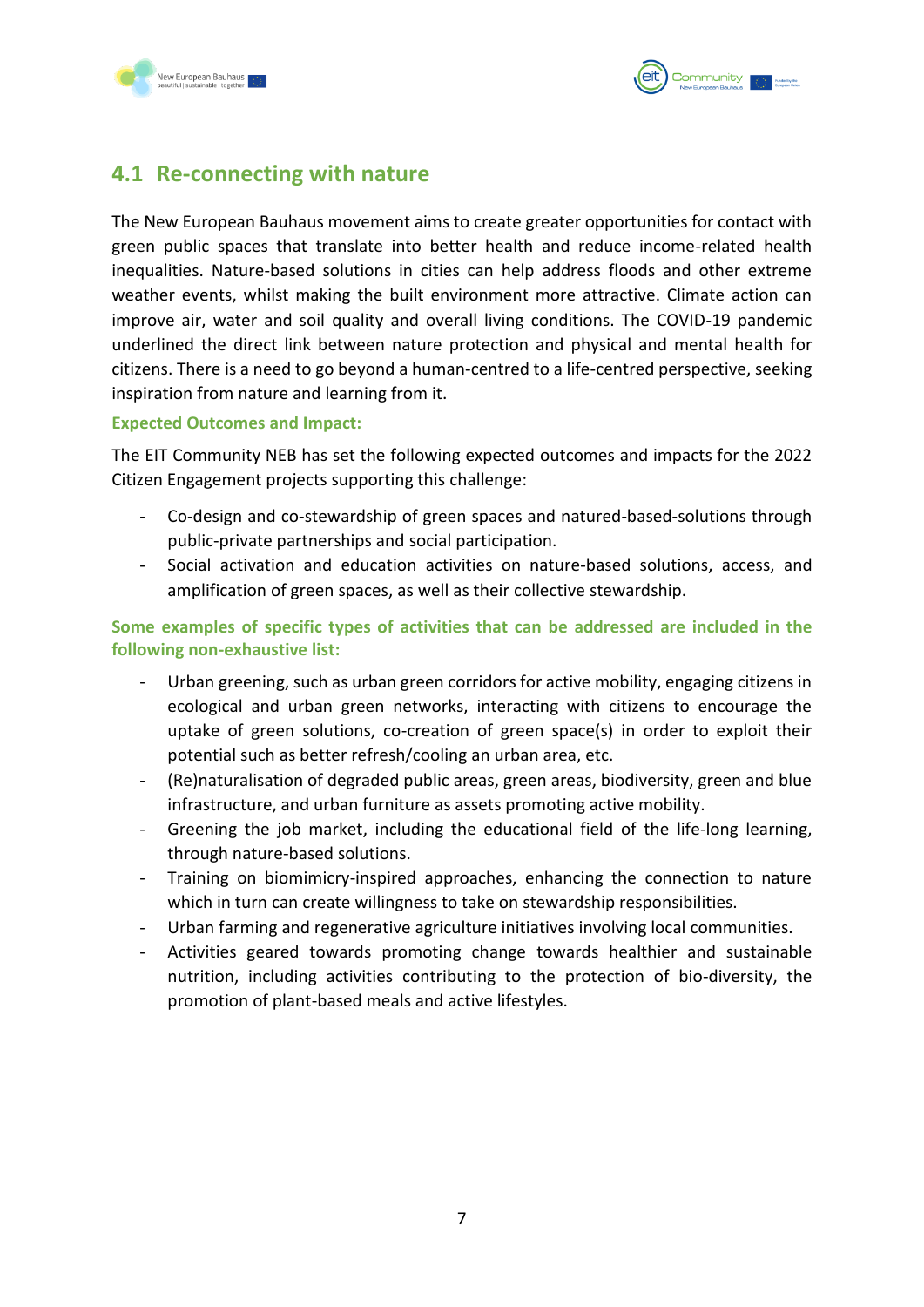



## <span id="page-8-0"></span>**4.2 Re-gaining sense of community and belonging**

The New European Bauhaus movement is about collective and private experience. Building bridges between people implies encouraging intergenerational solidarity, developing links between education and the arts in local environments, and improving common spaces and places to meet.

#### **Expected Outcomes and Impact:**

The EIT Community NEB has set the following expected outcomes and impacts for the 2022 Citizen Engagement projects supporting this challenge:

- Co-design of public realm and commons with civil society and other stakeholders to favour diversity while strengthening inclusivity and equitability, as well as promoting co-ownership of public and working spaces.
- Awareness-raising and education programmes to highlight commonalities of sustainability and resilience, as well as activities promoting interaction and collaboration between different social groups around urban and rural spaces, and heritage focused on nature conservation and culture.

**Some examples of specific types of activities that can be addressed are included in the following non-exhaustive list:**

- Enhancement of public realm, neglected public areas, accessibility, and interconnection with more sustainable means of transport, encouraging multiuse of public space by end-users and citizens boosting cultural exchange.
- Promotion of proximity economy activities allowing citizens to access key services and amenities within walking distance in a way to strengthen connections and foster healthy, sustainable, active mobility.
- Cultural life, arts events, concerts, festivals, and clubs organized around a shared interest which serve as a platform to deepen engagement with local challenges and/or potentially up-take of environmentally friendly solutions.
- Cultural and art activities and social interventions laying the groundwork for a highfunctioning community that will be ready to assume ownership and responsibility for commons and public goods, contributing to improved resilience and net zero carbon targets
- Increasing urban-rural linkages for shorter, fairer, and more sustainable urban food chains, e.g. food chains which are more 'visible' chains to consumers and which build on the close relationships between cities and their surrounding rural environments.
- Active citizenship activities aimed at highlighting the cultural value of food and its connections with local, regional, national, and European identity.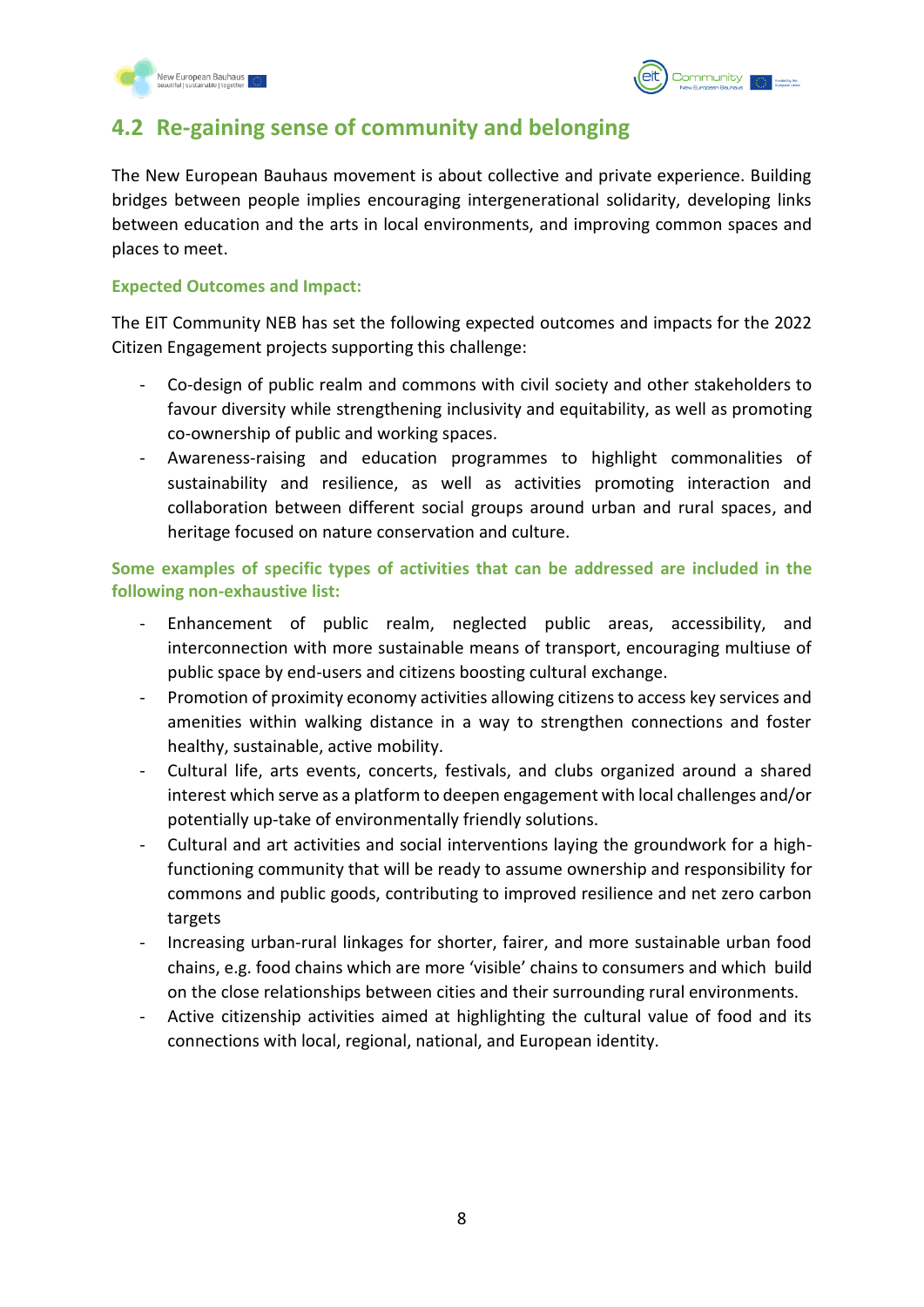



## <span id="page-9-0"></span>**4.3 Prioritising the places and people that need it the most**

The New European Bauhaus movement promotes the inclusion of all citizens, as well as of the places where they live. Beautiful and sustainable solutions have to be affordable and accessible for all. Special attention should be paid to the specific situation of groups and individuals who are the most vulnerable, for instance, at risk of exclusion or poverty or experiencing homelessness. Disadvantaged groups are at greater risk of energy poverty and air pollution and have less access to public transport. Inclusion also implies pursuing a design for all approach to remove accessibility barriers to the built and virtual environments and to goods and services. The New European Bauhaus clearly goes beyond large city centres and encompasses places in all their diversity, including small villages, rural areas, shrinking cities, neglected city districts, suburbs and de-industrialised areas. This calls for planning to avoid spatial segregation of social groups and create a sense of togetherness. The various parts of a city, a village or neighbourhood should be connected.

#### **Expected Outcomes and Impact:**

The EIT Community NEB has set the following expected outcomes and impacts for the 2022 Citizen Engagement projects supporting this challenge:

- Multi-stakeholder activities enhancing urban regeneration in less-favoured areas, including most polluted zones, degraded or dangerous neighbourhoods, remote areas with poor communication, and districts with limited services.
- Development and implementation of social interventions encouraging cultural understanding and connection between different social groups that otherwise would not interface. Activities enhancing the experience of belonging through shared orientation towards nature protection, sustainability, and resilience.

#### **Some examples of specific types of activities that can be addressed are included in the following non-exhaustive list:**

- Addressing poor transport connections between rural and urban areas.
- Solutions aimed at universal mobility as a key enabler for social inclusion, allowing everyone to move freely within cities regardless of gender, race, beliefs, or disability.
- Creating immersive experiences to sensitize diverse groups to each other's challenges and thus build solidarity, with particular focus on forging alliances among precarious actors.
- Establishing physical and virtual spaces for resource and best-practice sharing within communities to socialize sustainable lifestyles.
- Activities aimed at testing digital tools with citizens assuring traceability, safety, and authenticity of foods to ensure the rights and meet the needs of vulnerable groups.
- Co-designing and co-creating activities with vulnerable groups of citizens aiming at new e-commerce and innovative food delivery services, e.g. digital services to solve the issue of 'food deserts', by providing delivery of fresh and nutritious foods to neighbourhoods lacking physical stores; helping food waste reduction, by connecting surpluses with potential buyers; or solutions for citizens with mobility issues such as being unable to go to markets or carry heavy weights.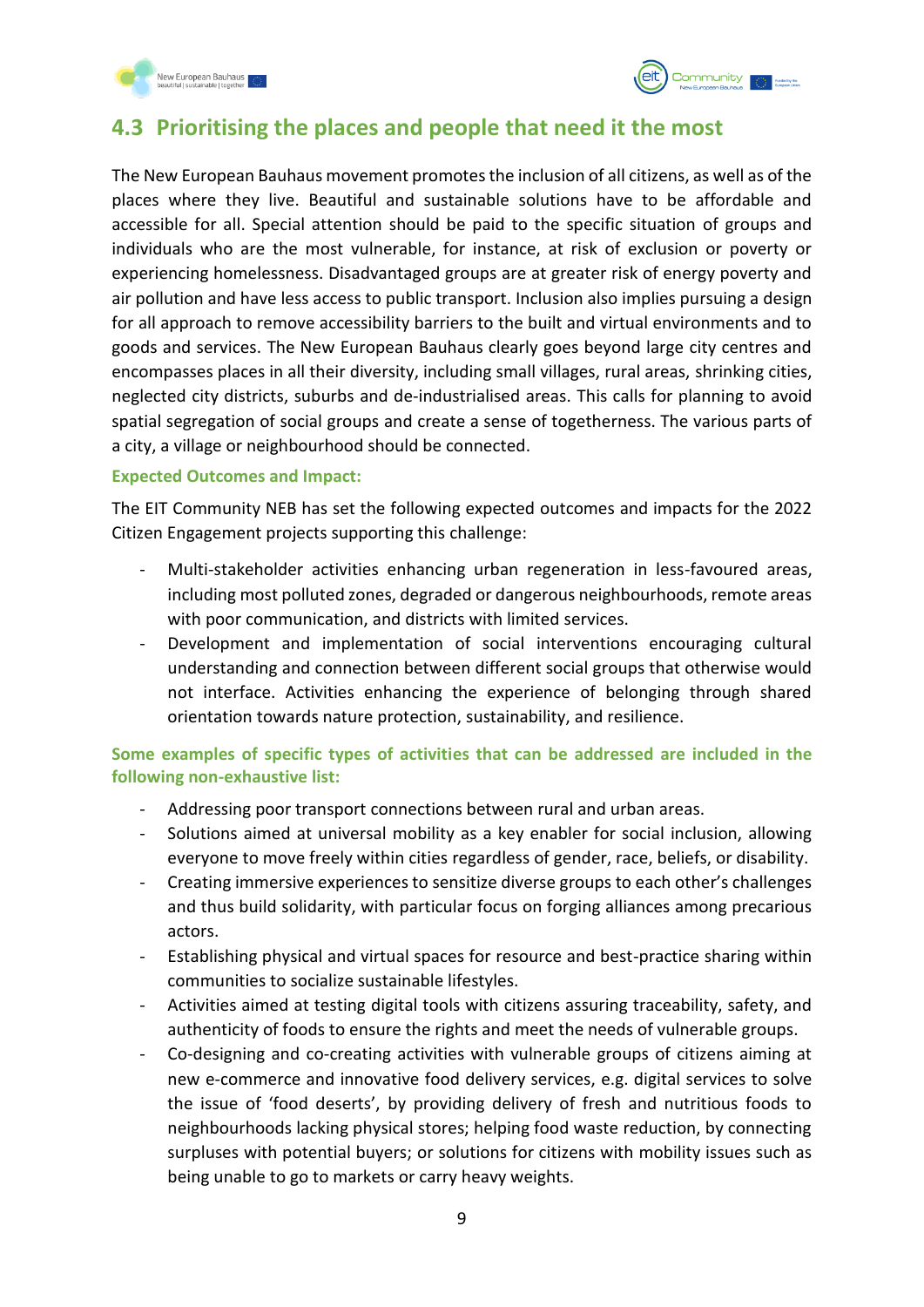



## <span id="page-10-0"></span>**4.4 The need for long-term, life cycle and integrated thinking in industrial ecosystem**

The New European Bauhaus movement promotes an economy based on circularity to tackle unsustainable practices, including resource uses for obsolete buildings or infrastructures. Addressing these challenges concerns the entire industrial ecosystem, from production to delivery and consumption, with a circular economy mindset. Recovered and renewable materials should be better recognised by all relevant disciplines and become part of design paradigms. The use of sustainably produced and procured nature-based building materials, such as wood, bamboo, straw, cork, or stone should be improved. New production technologies should help reduce the carbon footprint of steel or cement, recycle otherwise wasted textiles and accelerate the green transition of energy intensive industries. New business models, bioeconomy, social economy approaches and Design for Sustainability can support the transformation of sectors such as textiles, tourism, waste management or energy production. The digital transition will play a systemic role in the development and implementation of the New European Bauhaus.

#### **Expected Outcomes and Impact:**

The EIT Community NEB has set the following expected outcomes and impacts for the 2022 Citizen Engagement projects supporting this challenge:

- Public and multi-stakeholder activities fostering circular economy actions, namely with regards to resources, waste, product life extension and second life of products, and more efficient management of sources. Activities are to target unsustainable mindsets or behaviours in specific social groups to maximize the potential impact.
- Awareness-raising and education activities on circular economy initiatives aimed at changing individual and group behaviours that perpetuate an unsustainable use of resources and/or waste management, e.g. energy, water, food, plastic.

**Some examples of specific types of activities that can be addressed are included in the following non-exhaustive list:**

- Circular mobility including shared mobility, such as satisfying user needs without transferring ownership of physical products through shared solutions.
- Enhancing a circular economy mindset, on citizen level to tackle unsustainable use of resources and waste.
- Improving the experience of managing and participating in food donation and enhancement of efficiency through circularity in the food donation chain.
- Revival of cultural traditions of durability and long-term use with an emphasis on sharing, exchanging, inheriting.
- Sensitization efforts that promote leaving ready products intact and valuing organic transience.
- Leverage existing innovations promoting circularity and market opportunities in the agri-food systems and a circular model maintaining the value of food in the economy for as long as possible.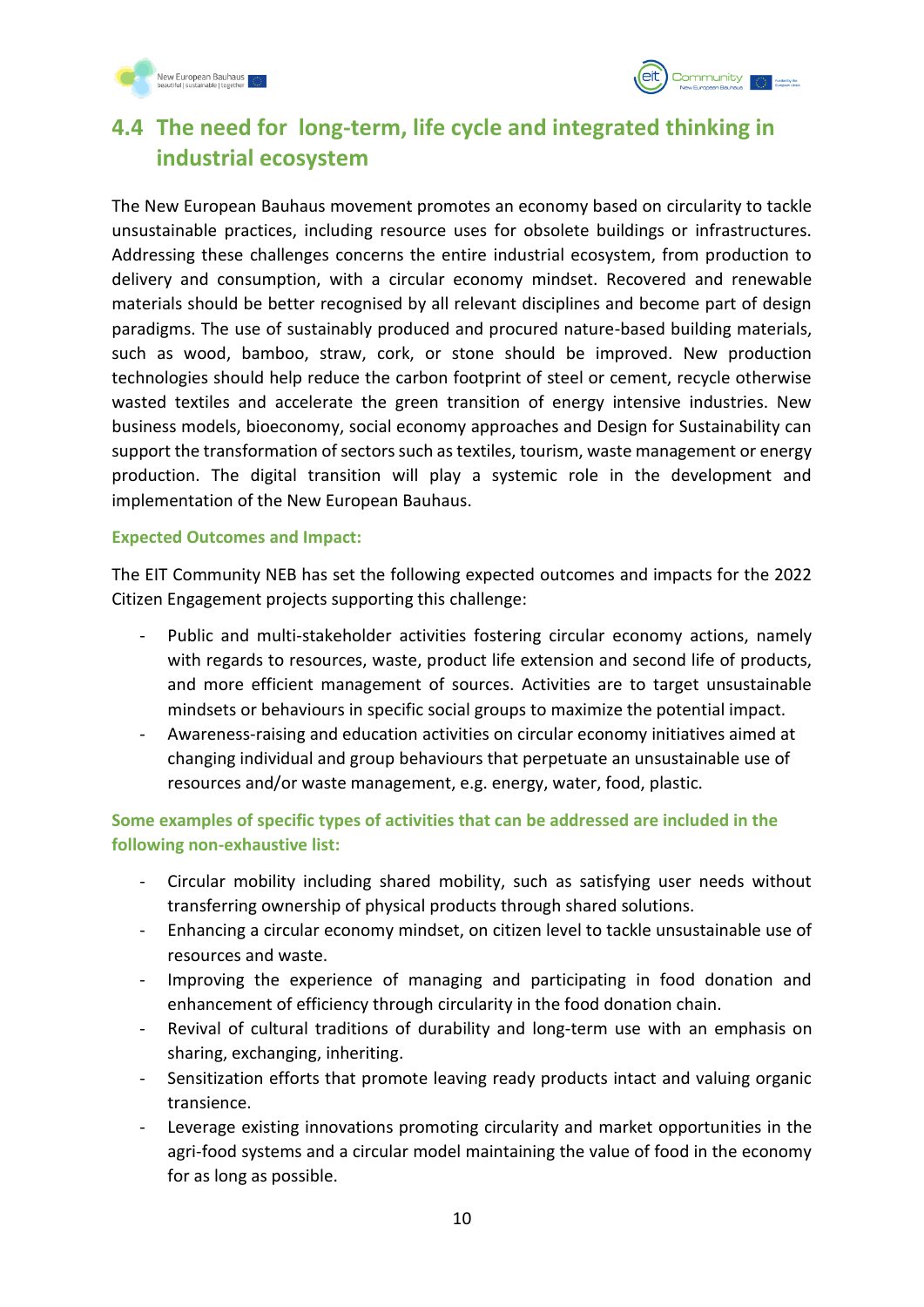



## <span id="page-11-0"></span>**5 Key Performance Indicators**

Addressing the following 3 EIT Core Key Performance Indicators (KPIs) and their corresponding target value is mandatory for a proposal to be eligible:

| <b>KPI Code and name</b>                                                                                                                                                                                          | <b>KPI description</b>                                                                                                                                                                                   | <b>KPI</b><br><b>Target</b><br>value |
|-------------------------------------------------------------------------------------------------------------------------------------------------------------------------------------------------------------------|----------------------------------------------------------------------------------------------------------------------------------------------------------------------------------------------------------|--------------------------------------|
| <b>EITHE 14.1</b><br>Good practices and lessons learnt<br>identified and codified by the project.                                                                                                                 | Number of good practices <sup>5</sup> and lessons<br>learnt <sup>6</sup> identified and codified by the project.<br>Structured data:<br>$\checkmark$ List incl. the type, title and short<br>description | 1                                    |
| <b>EITHE 15.1</b><br>Results, lessons learnt, and good<br>practices disseminated by the project<br>through appropriate means (e.g.<br>publications, online repositories, fact<br>sheets, targeted workshops etc.) | Number of results, good practices and<br>lessons learnt disseminated.<br>Structured data:<br>$\checkmark$ List incl. the type, title, list of the<br>website links showing the<br>dissemination          |                                      |
| <b>EITHE 17.1</b>                                                                                                                                                                                                 | Structured data:                                                                                                                                                                                         |                                      |
| Number of dissemination and                                                                                                                                                                                       | Physical or online event title and<br>✓<br>number of its participants                                                                                                                                    | 60                                   |
| communication activities of the project<br>and number of people reached through                                                                                                                                   | Website/social media                                                                                                                                                                                     | $\mathbf{1}$                         |
| these activities                                                                                                                                                                                                  | ✓<br>Disseminated/communication<br>material                                                                                                                                                              |                                      |

These EIT Core KPIs must be delivered during the project implementation, and be reported in the final report.

## <span id="page-11-1"></span>**6 EIT funding allocation**

The total maximum EIT funding allocation to this call is expected to be up to 120.000€. Eight projects (ideally two per challenge area) will be granted in total. Each successful proposal will be awarded up to 15.000€.

The EIT Community reserves the right to fund more than two proposals under a specific challenge area if exceptional quality of proposals are received in specific challenges or when the number and/or quality of proposals received across the range of EIT Community NEB Challenges do not meet the necessary criteria.

<sup>5</sup>Good practice is a practice that has been proven to work well and produce good results and is therefore recommended as a model.

<sup>&</sup>lt;sup>6</sup>Lessons learnt are an analysis / record of a learning process in the development, implementation and followup of an innovative approach, process or activity. Lessons learnt are often a by-product of identifying and validating good practices.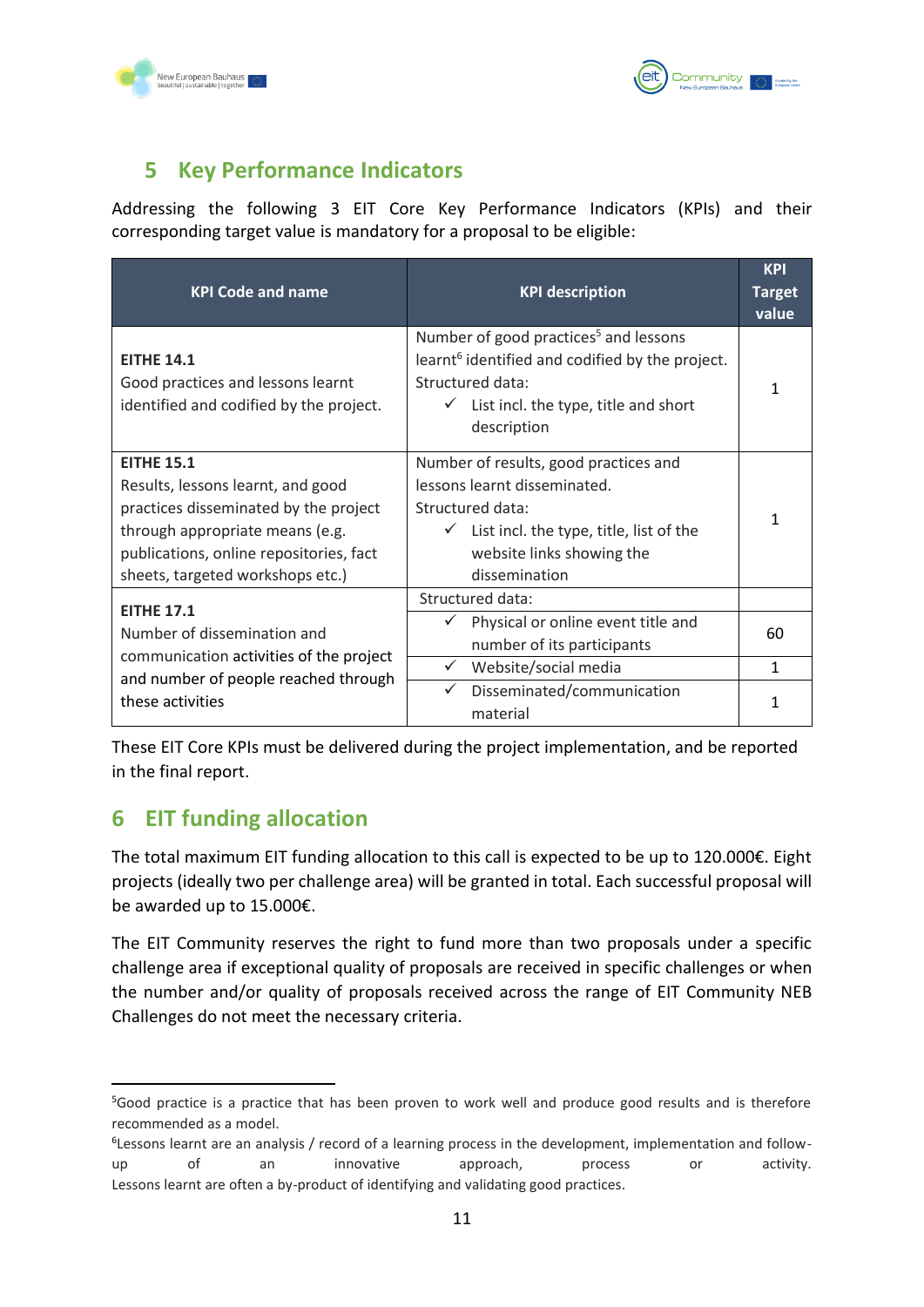



## <span id="page-12-0"></span>**7 Funding specification**

The awarded projects must follow Horizon Europe Rules for Participation, in particular for the reimbursement of eligible costs. The funding rate that applies to the selected projects is 100% up to 15.000€ for each project. The grant will cover the costs actually incurred by the project activities as described in the aim and content section of this document.

EIT Community NEB will communicate to the awarded applicants the details of their grant allocation. Note that, unlike for the 'standard' KAVA (KIC Added Value Activity) projects:

1. There is no specific co-funding requirement. However, if a proposal has a co-funding, it will be positively valued. For example, if two proposals have the same scoring, prioritization will be given during the evaluation phase to the proposal with a co-funding rate.

2. The EIT Community New European Bauhaus intends to take an active role in the technical follow up of the project; details to be agreed with the winning applicant.

- 3. All funds awarded in this call must be fully expended by 31 December 2022.
- 4. All activities supported in this call must be fully completed by 31 December 2022.

5. The proposal selected in this EIT Community Call needs to follow the regular Business Plan reporting cycle and rules.

## <span id="page-12-1"></span>**8 Project duration, deliverables, monitoring and reporting**

The eight selected citizen engagement projects will be implemented in eight regions/cities in European Union Member States or Horizon Europe Associated Countries from 1<sup>st</sup> July to 30th November 2022.

The winning applicants will be asked to submit for each city or region where the activities take place:

- **Intermediate Report summarising:**
	- Initial outputs according to the submitted work plan
	- Identification of potential risks and mitigation measures if required

#### **• Final Report summarising:**

- Overall progress of the activity: brief description, methodology of engagement, work plan and achievement.
- Outputs and outcomes: identification and prioritisation of challenges, ideation process to create solutions and achievement of outputs
- Potential impact on local policies: feedback from local authorities and impact on their strategy.
- Conclusions: overall management and recommendations for the replication and/or upscaling the realised activity.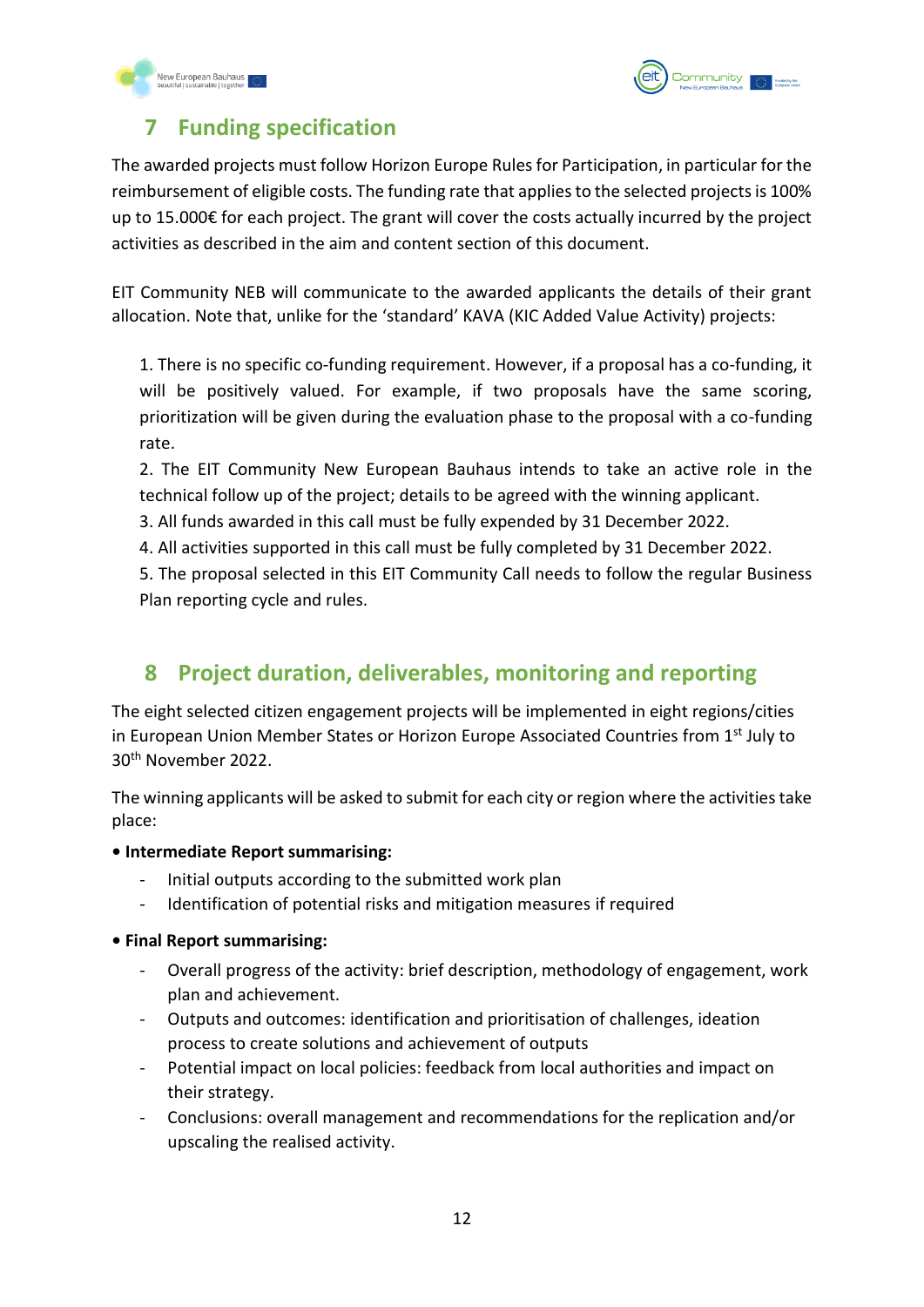



In the final report the applicant must demonstrate the evidence of the publications/dissemination/communication events(title, description, views/participants, events pages, agenda, pictures signed and dated consent forms with family names and signatures anonymised, signed, and dated participant lists with family names and signatures anonymised, pictures/videos/graphic/image/ infographics) were able to achieve according to the pre-defined targets of the application.

All activities funded by the EIT Community NEB must follow branding guidelines and obligations (set out in MGA Article 17). Communication activities and infrastructure, equipment of major results funded by the grant must moreover display the special logo of the EIT Community New European Bauhaus with the following text: "*EIT Community New European Bauhaus [project name] is supported by the European Institute of Innovation and Technology (EIT), a body of the European Union*") and related communication materials must include the official logo of both: New European Bauhaus and EIT Community New European Bauhaus logos.

Each of the participating KICs on EIT Community NEB will monitor activities according to their expertise. All activities will have a kick-off meeting, an intermediate review, and a final review. Payments will be made following the positive assessment of the intermediate and final activity and cost reports as specified above as milestones.

## <span id="page-13-0"></span>**9 Evaluation process of the applications**

Once the applicants have submitted their proposals, the EIT Community NEB group will proceed to:

- Check eligibility and admissibility and, if successful:
- Initiate the evaluation of the content of the proposals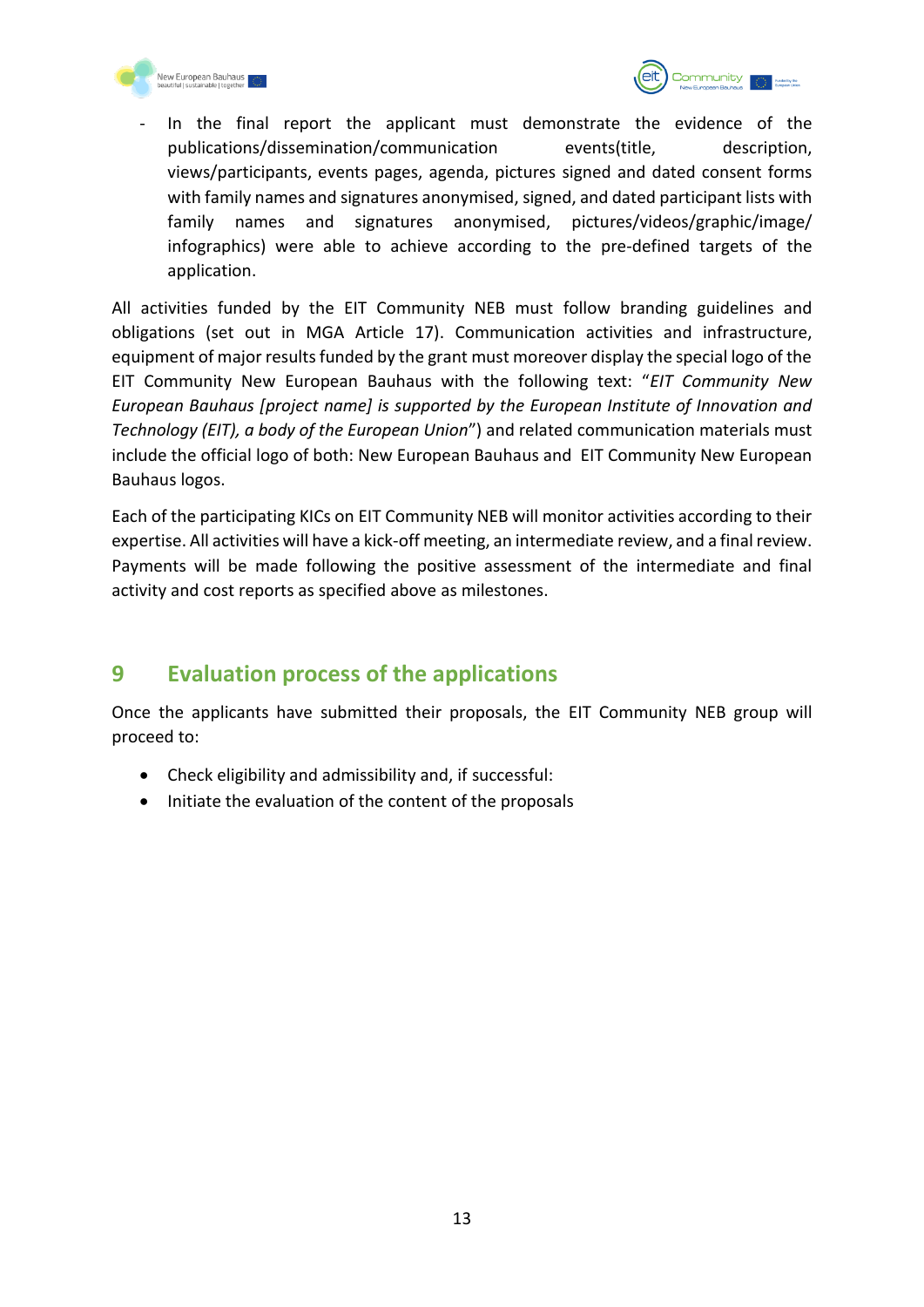



## <span id="page-14-0"></span>**9.1 Admissibility and eligibility of the applications**

The proposals will be eligible if they pass the following admissibility and eligibility criteria:

- The applicant must be a private or public "legal entity" $7$
- The legal entity must be registered in the EU Participant Portal and provide a 9-digital Participant Identification Code (PIC) number at the time of the proposal submission<sup>8</sup>.
- The applicant must come from an EU Member State or Third country associated to Horizon Europe<sup>9</sup>. Applications from **RIS countries** are positively encouraged.
- Consortia are not allowed.
- Proposals with a total EIT funding above 15K€ will not be considered.
- Proposals must clearly address and identify the 3 mandatory EIT Core Key Performance Indicators (KPIs), including the reference to the target value.
- The applicant must complete all the sections of the attached application form, in English, respecting the page limit of each section and submit it within the submission deadline.

Please note that both KIC partners and non-partners are welcome to apply.

In case of missing or incorrect information linked to KPI and partner registration, applicants will be awarded 3 calendar days from the official communication for the completion of the application. If the applicants respond positively to this requirement and within the time limit, the proposals will proceed to the next step of the evaluation phase (see section 9.2 below). If the applicants fail to respond or respond after the deadline, the proposals will remain ineligible and will not be further processed. The Lead Partner will be informed accordingly.

The Lead Partner of any proposal deemed inadmissible/ineligible who disputes the ineligibility decision, may appeal. This appeal must be made within 5 calendar days of the official notification of ineligibility (see section 10 below).

<sup>7</sup> See Article 197(2)(c) EU Financial Regulation2018/1046.A 'legal entity' means any natural or legal person created and recognised as such under national law, EU law or international law, which has legal personality, and which may, acting in its own name, exercise rights and be subject to obligations, or an entity without legal personality.

<sup>&</sup>lt;sup>8</sup>Before submitting the proposal, all involved applicants (not only the Lead partner) need to register their organisation on the EU Participant Portal and obtain the PIC number (link [here\)](https://ec.europa.eu/info/funding-tenders/opportunities/portal/screen/how-to-participate/participant-register). This PIC number is needed in the Application form. If you have already participated in projects funded by the EU before and have your PIC number validated, there is no need to register your organisation again, you will be asked to directly indicate the PIC number in the Application form. More information about the PIC registration and validation [here.](https://webgate.ec.europa.eu/funding-tenders-opportunities/display/OM/Registration+and+validation+of+your+organisation)

<sup>&</sup>lt;sup>9</sup> For list of countries eligible for funding and eligible for participation, please refer to the Horizon Europe (HORIZON) Programme Guide – [https://ec.europa.eu/info/funding-tenders/opportunities/docs/2021-](https://ec.europa.eu/info/funding-tenders/opportunities/docs/2021-2027/horizon/guidance/programme-guide_horizon_en.pdf) [2027/horizon/guidance/programme-guide\\_horizon\\_en.pdf](https://ec.europa.eu/info/funding-tenders/opportunities/docs/2021-2027/horizon/guidance/programme-guide_horizon_en.pdf)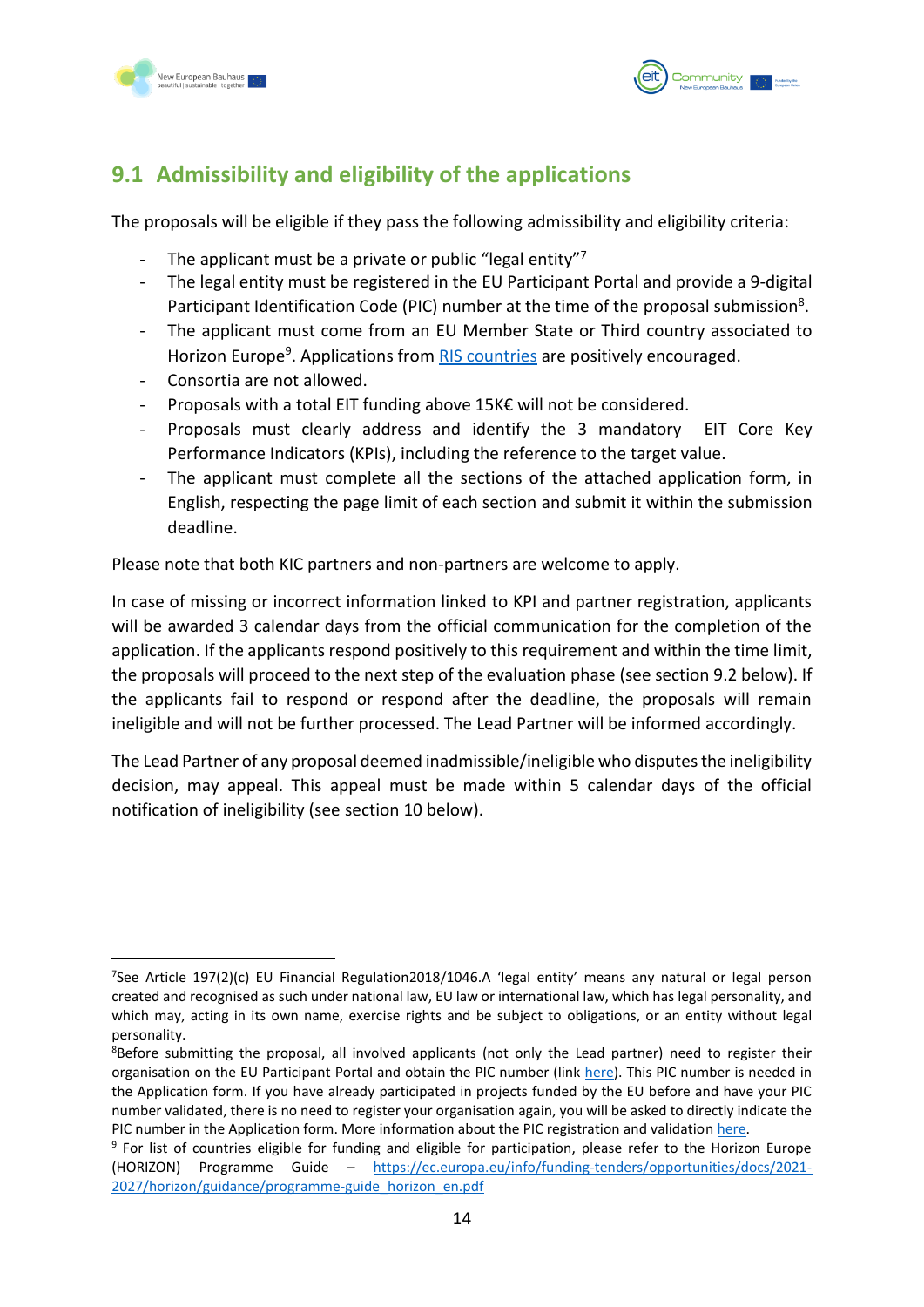



## <span id="page-15-0"></span>**9.2 Evaluation process and selection criteria**

The purpose of the evaluation is to assess the excellence, impact and implementation of each proposal that successfully passed the admissibility and eligibility criteria.

This phase will consist of a full evaluation carried out by the EIT Community NEB using the evaluation criteria detailed below.

Each evaluation phase is integrated by different groups of criteria and sub-criteria which will be assessed according to the following scores from 0 to 5:

| <b>Score</b> |                  | <b>Description</b>                                                      |
|--------------|------------------|-------------------------------------------------------------------------|
| 0            | <b>None</b>      | The information requested is missing or incomplete                      |
| 1            | <b>Very</b>      | The information provided is considered irrelevant or inadequate,        |
|              | poor             | compared to the specific call provisions                                |
|              | Poor             | The information provided lacks relevant quality and contains            |
|              |                  | significant weaknesses, compared to the specific call provisions        |
|              |                  | The overall information provided is adequate, however, some aspects     |
| 3            | Fair             | are unclearly or insufficiently detailed, compared to the specific call |
|              |                  | provisions                                                              |
| 4            | Good             | The information provided is adequate with sufficiently outlined         |
|              |                  | details, compared to the specific call provisions                       |
| 5            | <b>Excellent</b> | The information provided is outstanding in its details, clarity, and    |
|              |                  | coherence, compared to the specific call provisions                     |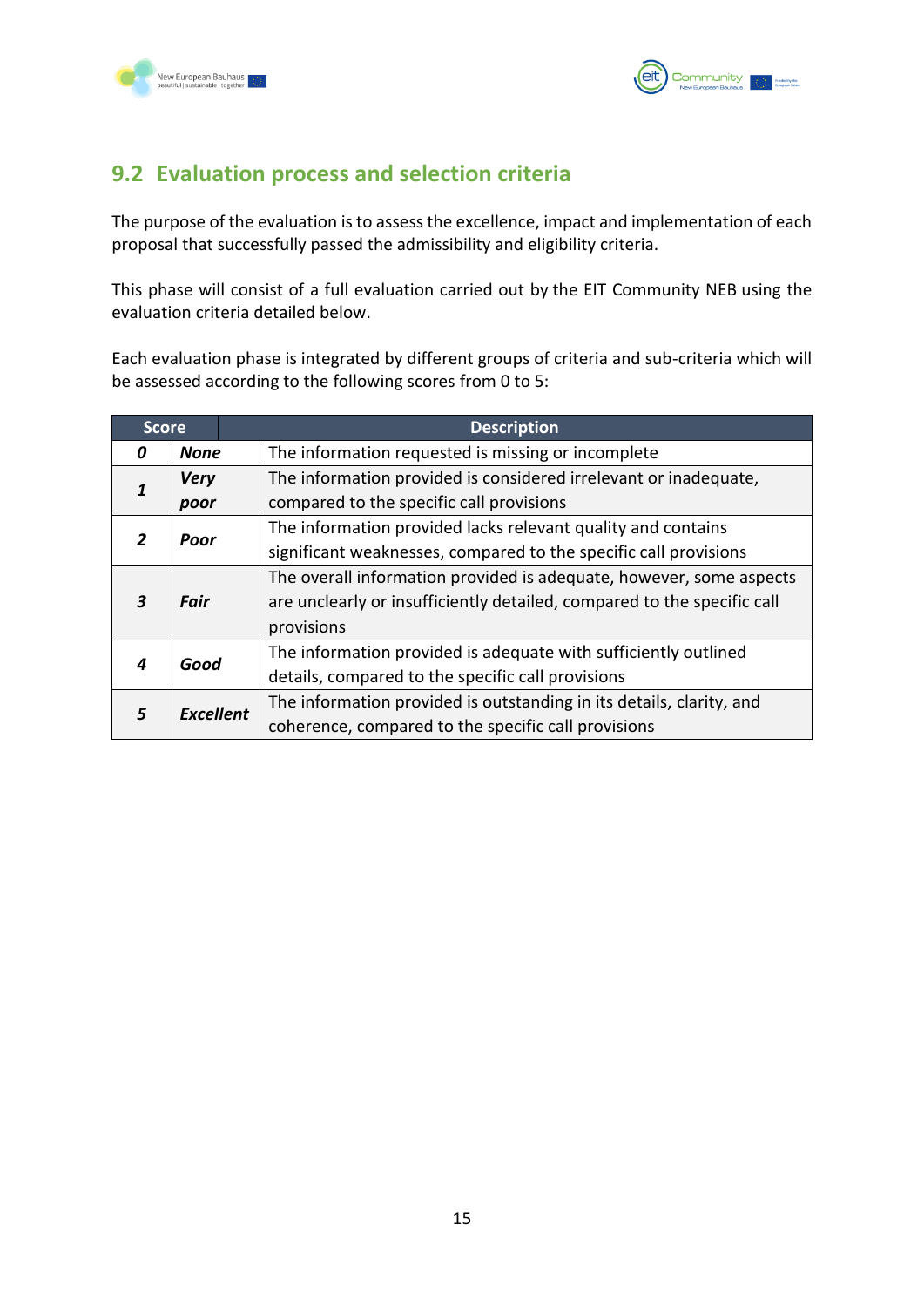



## The proposals are evaluated and scored against the evaluation criteria listed below:

| <b>Excellence and Innovative aspects of the proposal</b>                                                                                                                                                                                                                  | Max.<br><b>Score</b> |
|---------------------------------------------------------------------------------------------------------------------------------------------------------------------------------------------------------------------------------------------------------------------------|----------------------|
| <b>Coherence of the intervention logic</b>                                                                                                                                                                                                                                | 20                   |
| The proposal objectives are SMART (Specific, Measurable, Achievable, Realistic<br>and Time-Bound)                                                                                                                                                                         | 5                    |
| The aim and the objectives of the proposals are clearly related to outcomes<br>andresults.                                                                                                                                                                                | 5                    |
| The proposal fits with the scope of the call and addresses the selected EIT<br>Community NEB challenge.                                                                                                                                                                   | 5                    |
| The proposal embeds and integrates properly all the three core New European<br>Bauhaus values (namely: sustainability, aesthetics, inclusion) and all the three<br>key New European Bauhaus principles (namely: multilevel, participatory,<br>transdisciplinary approach) | 5                    |
| <b>Innovation potential</b>                                                                                                                                                                                                                                               | 15                   |
| The proposal tests or implements innovative methodologies, tools, or processes                                                                                                                                                                                            | 5                    |
| The proposal uses creative and stimulating formats to initiate an ideation process<br>to identify challenges and co-creating potential solutions                                                                                                                          | 5                    |
| The proposal demonstrates its need and relevance for society, target group or<br>market.                                                                                                                                                                                  | 5                    |
| <b>TOTAL</b>                                                                                                                                                                                                                                                              | 35                   |
| Impact: social, economic, financial, and general sustainability                                                                                                                                                                                                           | Max.<br><b>Score</b> |
| Ambition of the proposal and contribution to the expected impact                                                                                                                                                                                                          | 25                   |
| The proposal's expected impacts are measurable at a quantitative and a<br>qualitative level. The impact on key outcomes of the proposal is clearly defined.                                                                                                               | 5                    |
| Social, economic and innovation impacts of the proposal are covered.                                                                                                                                                                                                      |                      |
| The proposal creates awareness about the role citizens and end-users can play<br>in improving the quality of life in the city they are living in.                                                                                                                         | 5                    |
| The proposal has the potential to be implemented on a broader scale in various<br>cities (the outcomes are repeatable and/or scalable).                                                                                                                                   | 5                    |
| The proposal identifies a minimum of two target groups involved in the planned<br>activity.                                                                                                                                                                               | 5                    |
| The proposal takes the gender dimension and social inclusion into account.                                                                                                                                                                                                | 5                    |
| Effectiveness of the proposed measures to communicate the project and to<br>exploit and disseminate the proposal results                                                                                                                                                  | 10                   |
| The proposal presents an appropriate dissemination and communication plan to<br>specific target audiences and stakeholders in the local context and is aligned<br>with the challenge area (in line with MGA Article 17).                                                  | 5                    |
| The proposal is aligned with existing local strategies (City and or<br>district/regional level) or/and is planning to showcase the results to relevant<br>City officials.                                                                                                 | 5                    |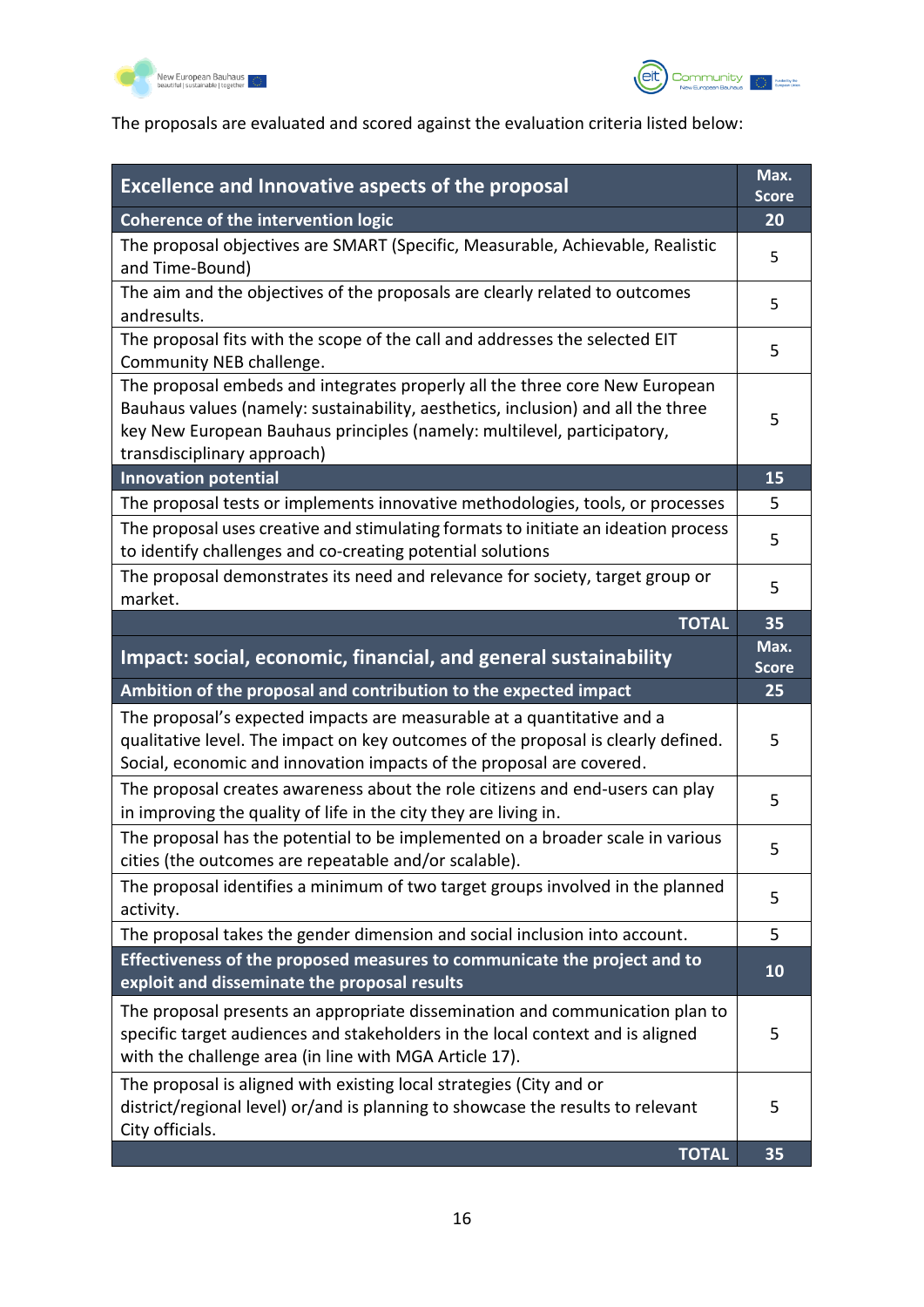



| Implementation: planning and sound financial management                                                                                                                                                                                                    |    |
|------------------------------------------------------------------------------------------------------------------------------------------------------------------------------------------------------------------------------------------------------------|----|
| Coherence and effectiveness of the workplan, including appropriateness of<br>the allocation of budget, tasks, and resources                                                                                                                                | 15 |
| The work plan is aligned to the achievement of proposal objectives, KPIs and<br>expected results.<br>The activities are aligned to proposal outcomes/outputs and expected results.<br>The work plan of the proposal integrates societal inclusion actions. | 5  |
| The proposal properly identifies deliverables, milestones, timelines, risks, and<br>mitigation.                                                                                                                                                            | 5  |
| The proposal's budget is clearly outlined and justified.<br>The proposal's budget reflects value for money.                                                                                                                                                | 5  |
| Appropriateness of the management structures and procedures, including<br>quality management and risk management                                                                                                                                           | 5  |
| The proposal identifies management structures to guarantee an effective<br>management of the proposal resources                                                                                                                                            | 5  |
| <b>Expertise and previous experience of the applicants</b>                                                                                                                                                                                                 | 10 |
| The applicant has previous experience in leading and coordinating citizen<br>engagement projects with the target groups involved.                                                                                                                          | 5  |
| The applicant represents the right competencies in accordance with the<br>proposal scope. The applicant has the required skills and expertise to carry out<br>the work plan.                                                                               | 5  |
| <b>TOTAL</b>                                                                                                                                                                                                                                               | 30 |

| <b>Evaluation criteria</b> | <b>Max</b><br><b>Score</b> |
|----------------------------|----------------------------|
| <b>Excellence</b>          | 35                         |
| Impact                     | 35                         |
| Implementation             | 30                         |
| <b>Overall total</b>       | 100                        |

Only proposals ranked equal or over 60 points (threshold) will be pre-selected.

If two proposals have the same scoring, the geographical spread within the European Union and the co-funding rate will be considered.

All the applicants will receive an email notification from the EIT Community NEB group with the evaluation results including (if applicable) a set of recommendations/conditions. The applicants of pre-selected proposals under conditions, will need to respond and update the proposals according to these recommendations/conditions within the given deadline (conditions clearing period). During the conditions clearing period, the applicants will be requested to sign and submit a Legal Package as part of the conditions.

Please refer to the specified time frame of this call as explained in Section 15 below.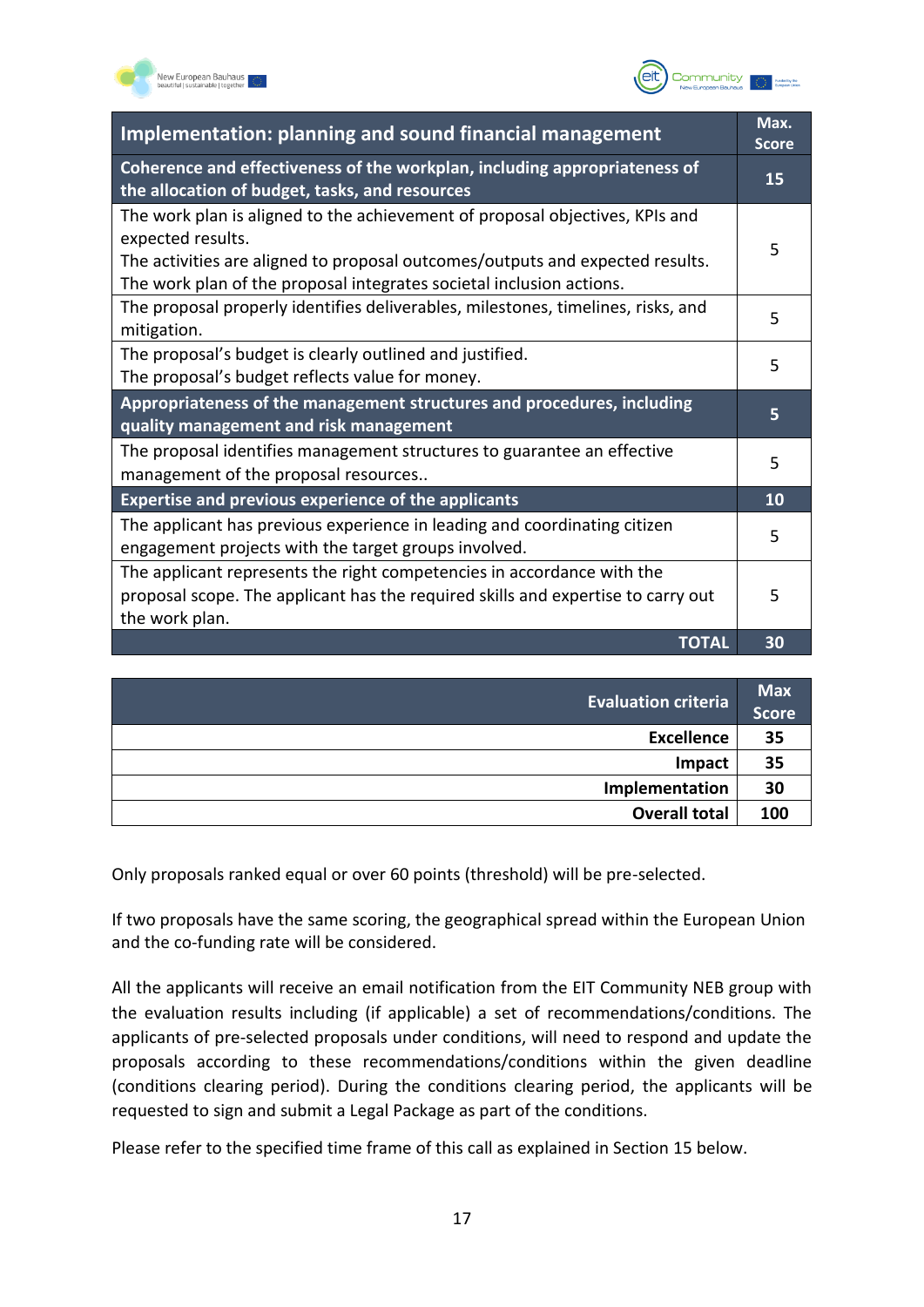



If the applicant fails to comply with the provided recommendations/conditions or does not respond by the deadline, the EIT Community NEB group reserves the right to withdraw the conditional notification. In such a case, the next project proposal on the ranking list will be contacted.

## <span id="page-18-0"></span>**10 Redress and complaints**

The applicants of any proposal deemed inadmissible/ineligible who disputes the ineligibility decision, may appeal. In addition, upon receipt of the evaluation results, if a proposal is rejected, the applicants who disagree with the decision may wish to lodge a request for redress. This can only be made in the event that an evaluation comment is in clear contradiction with the information provided in the project proposal. The redress procedure is not meant to call into question the judgement made by experts who evaluated the proposal.

The appeal can be lodged against the outcomes of the admissibility and eligibility check or the evaluation upon the following grounds **only**:

- a. Process errors by the EIT Community NEB group
- b. Technical problems beyond the applicant's control
- c. Obvious human/mechanical errors by EIT Community NEB group
- d. Factual errors during the evaluation process

#### **Appeals cannot be made based on other grounds than those indicated above.**

Requests for redress against the outcomes of the admissibility and eligibility check or the evaluation should be raised within 5 calendar days of the official notification of ineligibility by the EIT Community NEB group or after receipt of the evaluation results by the EIT Community NEB group and should be sent to: [NEBcall4citizens2022@eiturbanmobility.eu](mailto:NEBcall4citizens2022@eiturbanmobility.eu)

Request must:

- Be related to the admissibility and eligibility check and/or to the evaluation process
- Be lodged exclusively against the grounds indicated above, including a clear description of the grounds for the complaint.
- Be received within the time limit specified above. **Late appeals will not be considered.**

An initial reply will be sent to complainants no later than two weeks after the deadline for redress requests. This initial reply will indicate when a definitive reply will be provided. If there is clear evidence of a shortcoming that could have affected the funding decision, all or part of the proposal may be re-evaluated. Unless there is clear evidence of a shortcoming there will be no follow-up or re-evaluation.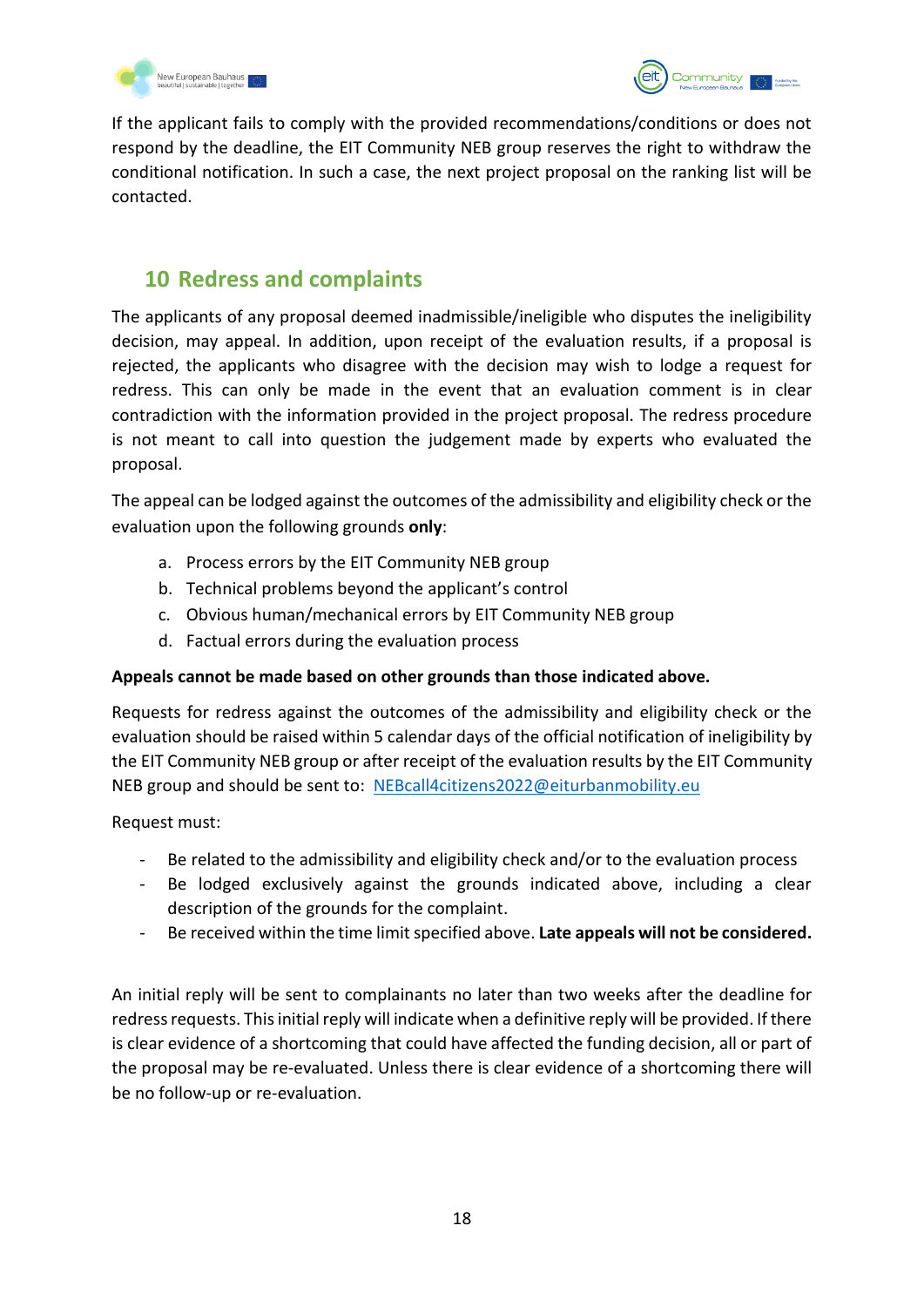



## <span id="page-19-0"></span>**11 Eligibility of Costs**

The information contained in this section refers to the Regulation (EU, Euratom) 2018/1046 and to the Horizon Europe Model Grant Agreement  $(MGA)^{10}$ . Grants are subject to the principles laid down in the **[Financial Regulation](https://publications.europa.eu/en/publication-detail/-/publication/e9488da5-d66f-11e8-9424-01aa75ed71a1/language-en/format-PDF/source-86606884)** (Regulation (EU, Euratom) 2018/1046), outlined in Art. 188-193:

- **Equal treatment:** the general principle of equal treatment and non-discrimination requires that comparable situations are not treated differently unless differentiation is objectively justified.
- **Transparency:** Grants shall be awarded following a publication of Calls for proposals, except in the cases referred to in Article 195 of the same regulation.
- **Non-cumulative award and no double financing:** Each action may give rise to the award of only one grant, there can be no duplicate European Union funding of the same expenditure. The applicant must indicate the sources and amounts of any other funding received or applied for in the same financial year for the same action or for any other action and for routine activities (running costs).
- **Non-retroactivity:** Unless otherwise provided in this Article, grants shall not be awarded retroactively. A grant may be awarded for an action which has already begun provided that the applicant can demonstrate the need for starting the action prior to signature of the grant agreement. In such cases, costs incurred prior to the date of submission of the grant application shall not be eligible, except: (a) in duly justified exceptional cases as provided for in the basic act; or (b) in the event of extreme urgency for measures referred to in point (a) or (b) of the first paragraph of Article 195 whereby an early intervention by the European Union would be of major importance.
- **No-profit rule:** The EU grant may not have the purpose or effect of producing a profit for the beneficiary. Profit is defined as a surplus of the receipts over the eligible costs incurred by the beneficiary when the request is made for payment of the balance. The receipts referred to above shall be limited to income generated by the action as well as financial contributions specifically assigned by donors to the financing of the eligible costs. Any income of the action must be indicated in the estimated budget and the final financial statement. If the final amount results in a profit for the beneficiaries, the amount of the grant will be reduced by the percentage of the profit corresponding to the Union contribution to the eligible costs of the action actually incurred by the beneficiaries.

<sup>&</sup>lt;sup>10</sup> Applicants may always refer to the most updated version of the Annotated Model Grant agreement provided by the EC.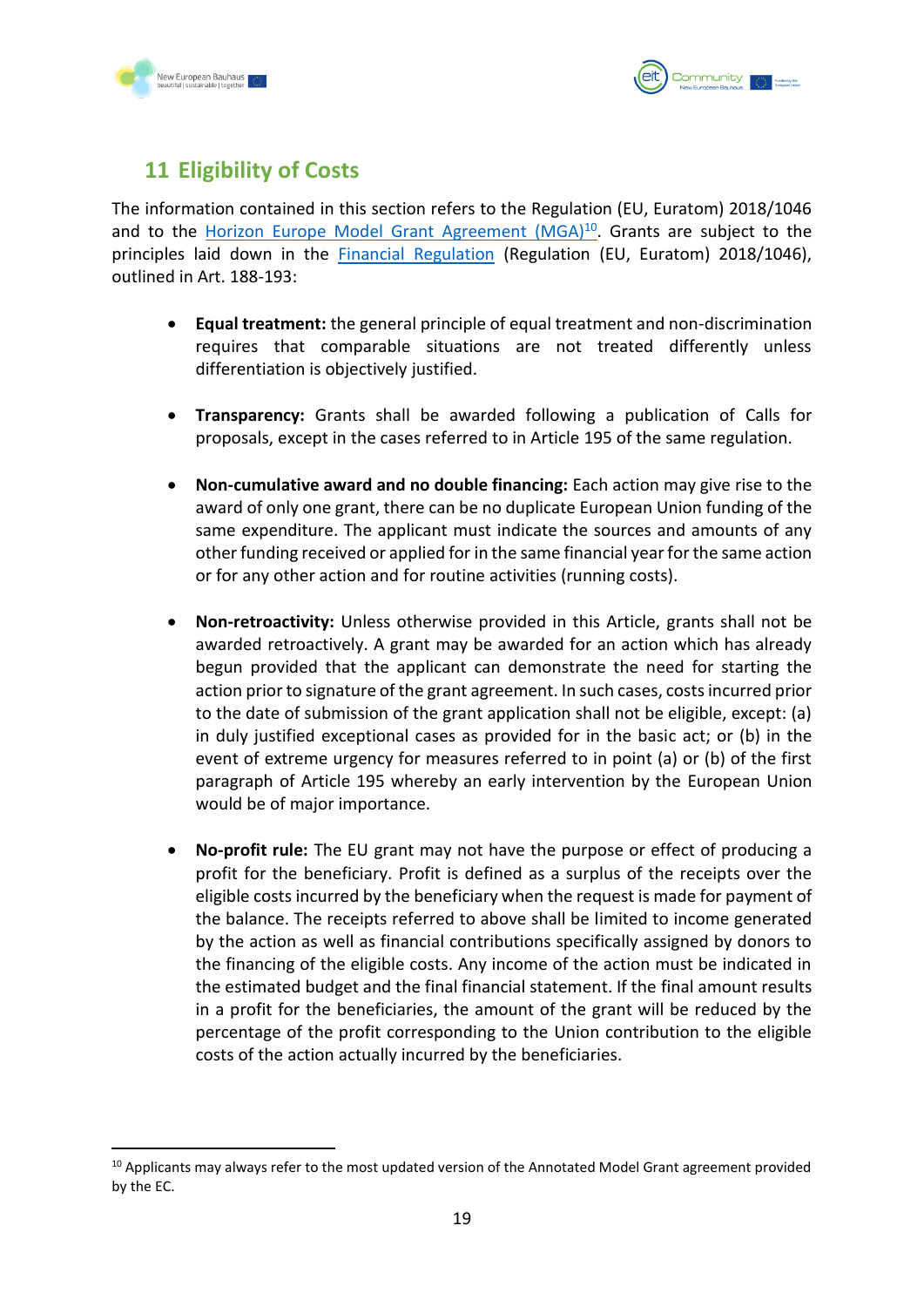



All eligible costs must meet the following criteria as defined in Art. 6 of the [Horizon](https://ec.europa.eu/info/funding-tenders/opportunities/docs/2021-2027/horizon/agr-contr/unit-mga_he_en.pdf)  [Europe Model Grant Agreement:](https://ec.europa.eu/info/funding-tenders/opportunities/docs/2021-2027/horizon/agr-contr/unit-mga_he_en.pdf)

- Be actually incurred by the participant (no estimated/imputed/budgeted costs),
- Be incurred in the project period (exception: travel costs for kick-off meeting; costs of final report submitted within 60 days of the end of the project),
- Be included in the budget (indicated in the estimated budget of the MGA; for more information see budget transfers),
- Be incurred in connection with the action and necessary for its implementation,
- Be identifiable and verifiable and recorded in the beneficiary's accounts in accordance with the applicable accounting standards and usual cost accounting practices,
- Comply with the applicable national laws on taxes, labour, and social security, and be reasonable and justified and comply with the principle of sound financial management (in particular regarding economy and efficiency).

All eligible costs must be broken down according to the following cost categories, which are specific for this call:

- **A. Personnel costs:** The proposal must contain a calculation of the time that a person will likely spend on the project. This estimated working time has to be stated in the project proposal also-called "person months".
- **B. Subcontracting:** Cost of services to implement a specific task described in the proposal. Only a limited part of the project may be subcontracted and included in the project budget. Beneficiaries must choose subcontractors on "best value for money" competitive selection procedures, request in several offers.
- **C. Purchase costs**
	- o *C1: Travel, accommodation, and subsistence costs:* all travel costs may be incurred for project staff (participation in project meetings, presentation of project results at conferences etc.) or for external experts.
	- o *C2: Equipment costs:* Purchases of equipment, infrastructure or other assets used for the action must be declared as depreciation costs, calculated on the basis of the costs actually incurred and written off in accordance with international accounting standards and the beneficiary's usual accounting practices. Only the portion of the costs that corresponds to the rate of actual use for the action during the action duration can be taken into account.
	- o *C3: Other goods and services:* mainly including consumables, catering, printing, graphics and translations, open access publications, costs of audit certificates from qualified auditors (Certificate on the Financial Statements(CFS)) as well as licence and patent fees.
- **D. Indirect costs** (overheads) are charged at a flat rate of 25% of the eligible direct costs (categories A. Personnel and C. Purchase B. Subcontracting do not have indirect costs)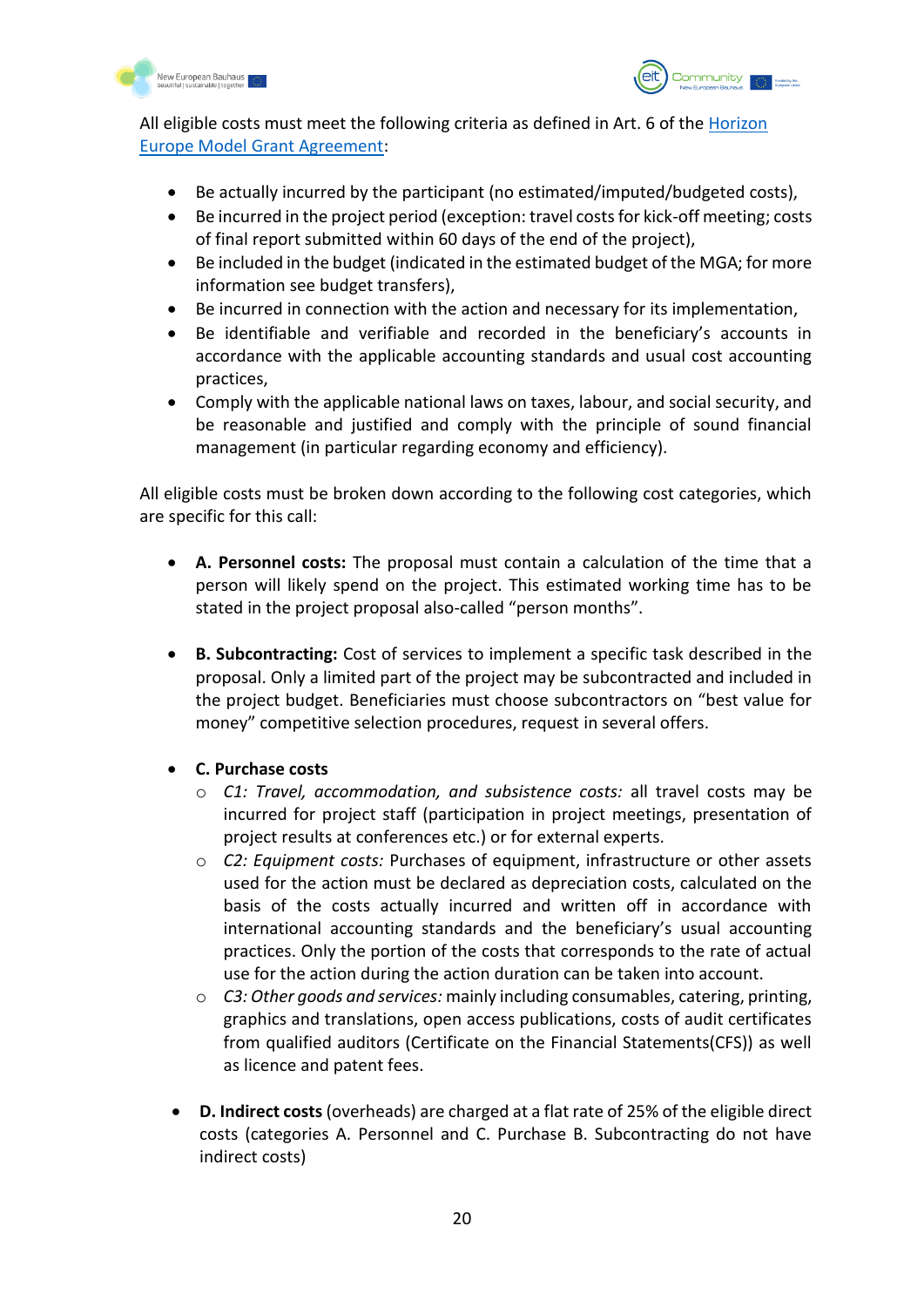



The following cost categories are not eligible for this specific call:

- Cost of large research infrastructure
- Prizes
- Scholarships
- Financial support to third parties (sub-granting)

The following costs are not eligible, as defined in Art. 6 of the [Horizon Europe Model Grant](https://ec.europa.eu/info/funding-tenders/opportunities/docs/2021-2027/common/guidance/aga_en.pdf)  [Agreement:](https://ec.europa.eu/info/funding-tenders/opportunities/docs/2021-2027/common/guidance/aga_en.pdf)

- Costs related to return on capital and dividends paid by a beneficiary
- Debt and debt service charges
- Provisions for future losses or debts
- Interest owed
- Currency exchange losses
- Bank costs charged by the beneficiary's bank for transfers from the granting authority
- Excessive or reckless expenditure
- Deductible VAT (non-deductible VAT is eligible)
- Costs incurred or contributions for activities implemented during grant agreement suspension
- Costs incurred during suspension of the implementation of the project
- Costs declared under another EU/Euratom grant (no double funding)

Finally, as set out in Art. 20 of the HE MGA, each beneficiary must keep appropriate and sufficient evidence to prove the eligibility of all the costs declared, proper implementation of the action and compliance with all the other obligations under the Grant Agreement. The evidence must be verifiable, auditable, and available. It must be correctly archived for the duration of the project indicated in the Grant Agreement. In general, the evidence must be kept for at least 5 years after final payment or longer if there are ongoing procedures (audits, investigations, litigation, etc.).

## <span id="page-21-0"></span>**12 Confidentiality**

Access to the received applications will be given to all the KICs participating in this EIT Community action. The title and overall scope of the project will be shared within the EIT Community.

## <span id="page-21-1"></span>**13 Intellectual property previsions**

Ownership of the results generated under the project, including any copy or other intellectual property rights attached thereto ("IP Rights"), shall be co-owned by the KICs LE and the project participant with the following understanding:

- Each Party shall be free to use, disseminate, extract, and modify the results for non-commercial purposes of the KICs, itself and its affiliates.
- European Commission will be entitled to use graphic materials, logos, trademarks for dissemination purposes only.